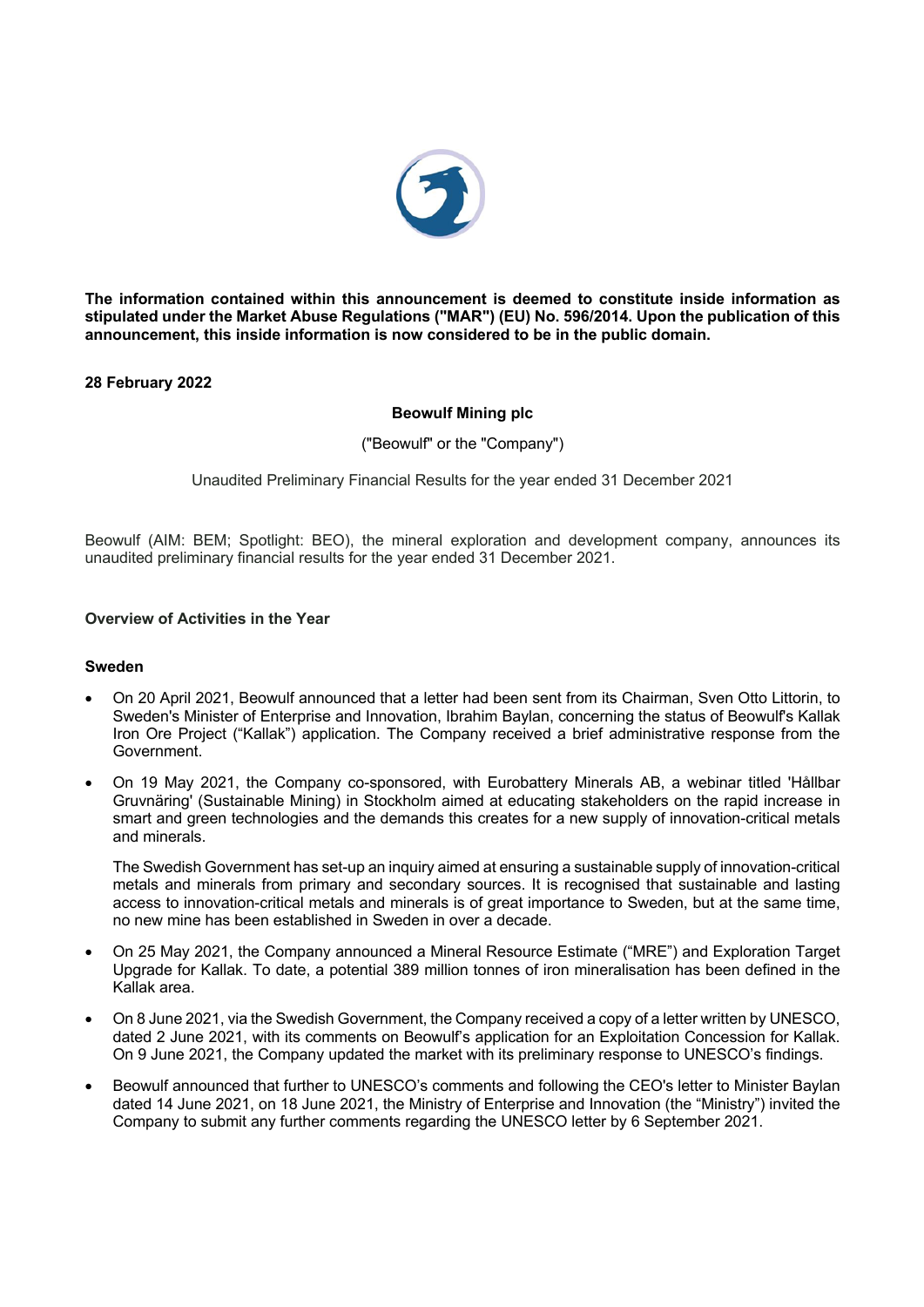- On 14 July 2021, Beowulf announced the award of a contract to Carci Mining Consultant's ("Carci"), to develop an open pit design and mining schedule based on the upgraded Mineral Resource Estimate for Kallak North.
- On 31 August 2021, Beowulf submitted comments to the Ministry regarding the UNESCO letter.
- On 13 September 2021, the Company wrote a letter to Minister Baylan concerning the status of its Kallak application.
- The CEO visited Sweden between 3-9 October 2021 travelling to Luleå, Boden, Jokkmokk, and Stockholm. Discussions with politicians in Norrbotten and Stockholm indicated that permitting, sustainable and secure supply chains, the transition to a Green Economy and the need for more mines in Sweden were priorities for several political parties, especially those parties contesting to be in government after the next election in September 2022.
- On 22 October 2021, the Company announced that Carci had completed its mining study on Kallak North, presenting a production case of approximately 2.7 million tonnes per annum of concentrate, based on the Kallak North resource only and modelled over an initial 15-year period. This production rate is one scenario; given the forecast demand for high quality iron ore being created by projects such as HYBRIT and more specifically H2 Green Steel, options for higher production rates will be considered.
- On 2 December 2021, the Company wrote a letter to Minister Thorwaldsson, Sweden's new Minister of Enterprise and Innovation concerning the status of Beowulf's Kallak application.
- On 21 December 2021, Beowulf provided comments to the Ministry regarding a letter dated 10 December 2021, written on behalf of Jåhkågasska and Sirges samebyar ("Sami villages") and addressed to The Mining Inspectorate of Sweden ("Bergsstaten").

## **Finland**

- On 8 March 2021, the Company announced the signing of a Memorandum of Understanding ("MoU") between its 100 per cent owned graphite subsidiary, Grafintec (previously Fennoscandian Resources), and Epsilon Advanced Materials Private Limited ("EAMPL"), a subsidiary of Epsilon Carbon.
- On 12 March 2021, it was announced that a contract had been awarded to Afry Finland Oy ("AFRY") to conduct a Scoping Study on the Aitolampi Graphite Project.
- On 10 June 2021, Grafintec was granted €791,000 by Business Finland, the equivalent of 50 per cent of a three-year €1.6 million budget for Grafintec's 'Spheronisation and Purification of Natural Graphite for the European Lithium-Ion Battery Market' project. Beowulf will fund the balance of the project budget.
- In September 2021, the CEO visited Epsilon Carbon in India, including its production facilities in Karnataka State. During this visit, joint plans to develop an anode materials plant in Finland were discussed.
- In mid-October, the CEO visited Finland and met with Business Finland and the City of Vaasa to discuss Grafintec's business.
- On 6 December 2021, Grafintec signed Heads of Terms ("HoT") for a Joint Venture ("JV") with EAMPL, for the establishment of an anode materials production facility to be located in Finland.

## **Kosovo**

- On 8 February 2021, Beowulf announced that the Company had invested £200,000 in Vardar Minerals Ltd ("Vardar") increasing its ownership of the company from 46.1 per cent to 48.4 per cent; funds to be used for preparatory works in advance of drilling across the Mitrovica license in northern Kosovo, lead-zinc targets at Wolf Mountain and gold targets at Majdan Peak.
- On 2 August 2021 the Company announced a further investment of £100,000 in Vardar, increasing the Company's ownership of Vardar from 48.4 per cent to 49.4 per cent, funding advance procurement of necessary support equipment for drilling.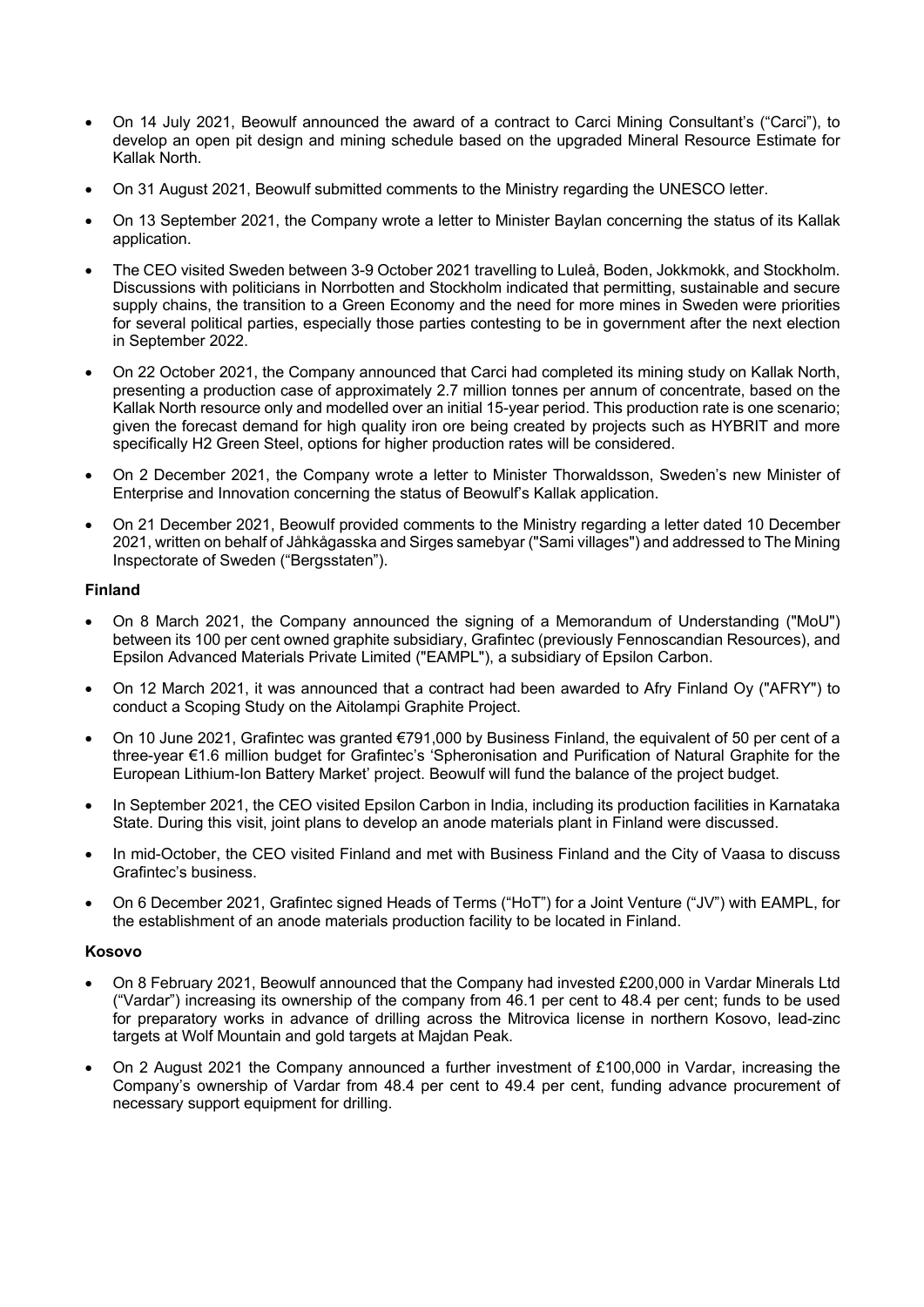## **Corporate**

• Beowulf announced, on 8 July 2021, the issue and allotment of 3,535,412 new ordinary shares of 1 pence each in the Company (the "Shares") to satisfy an exercise of share options held by Kurt Budge, CEO ("Share Options").

#### **Post Period**

- On 11 January 2022, Grafintec and Epsilon Advanced Materials signed a MoU with the City of Vaasa for the establishment of an anode materials production facility in the GigaVaasa area.
- The Company informed shareholders, on 7 February 2022, that it had been given the opportunity to comment on statements received by the Government in respect of the Company's application for an Exploitation Concession for Kallak North.

In addition, the Company summarised key information in response to the significant mainstream media and social media interest regarding the Company's Application; to clarify facts and challenge certain misinformation that has been published, while building a foundation for constructive and inclusive dialogue with our key stakeholders, including those who want the Kallak mine to go ahead and those who do not.

• On 11 February 2022, the Company announced that it had provided a final statement to the Government in respect of the Company's application. The Company directed the Government to previous correspondence and submitted investigation documentation, which demonstrate that the conditions for granting an Exploitation Concession according to Chapter 4 Section 2 of the Minerals Act are fulfilled.

## **Kurt Budge, Chief Executive Officer of Beowulf, commented:**

*"Following on from the Capital Raising in late 2020, the Beowulf team was keen to maintain momentum through 2021, despite the ongoing impact of COVID-19 restrictions.*

*"We finished the year with strong prospects for 2022 across our three business areas; the future development of an anode materials plant in Vaasa, Finland; the restart of drilling in Kosovo; and a new Minister talking about making a decision on our Kallak application.*

*"Sustainability, short and secure supply chains of primary raw materials, and, in this context, the need for mines to supply regional manufacturers and thereby meet society's needs are critical to achieving the transition to a Green Economy. With Kallak, the Company believes Sweden can lead the global mining sector's efforts and demonstrate how mining can be done in balance with the environment and stakeholder interests for the benefit of wider society.*

*"As Beowulf continues its ESG journey, the Company is focused on the role it plays in society and its contribution and committed to working constructively - and in good faith - with all stakeholders and engaging in meaningful dialogue.*

*"I want to thank our shareholders for their continued support throughout the year, and I look forward to updating the markets on the Company's continuing progress."*

## **Financial**

- On 8 February 2021, £200,000 was invested in Vardar, which increased Beowulf's ownership to approximately 48.4 per cent. On 2 August 2021, a further £100,000 was invested in Vardar, which increased the Company's ownership to approximately 49.4 per cent.
- The consolidated loss increased in the year from £1,294,691 in 2020 to £1,485,611 in 2021. This increase is primarily due to an overall increase in administration expenses.
- The administration expenses increased in the year from £1,005,547 in 2020 to £1,503,049 in 2021, due mostly to a £103,281 expense in relation to an exercise of share options and a further £23,474 for related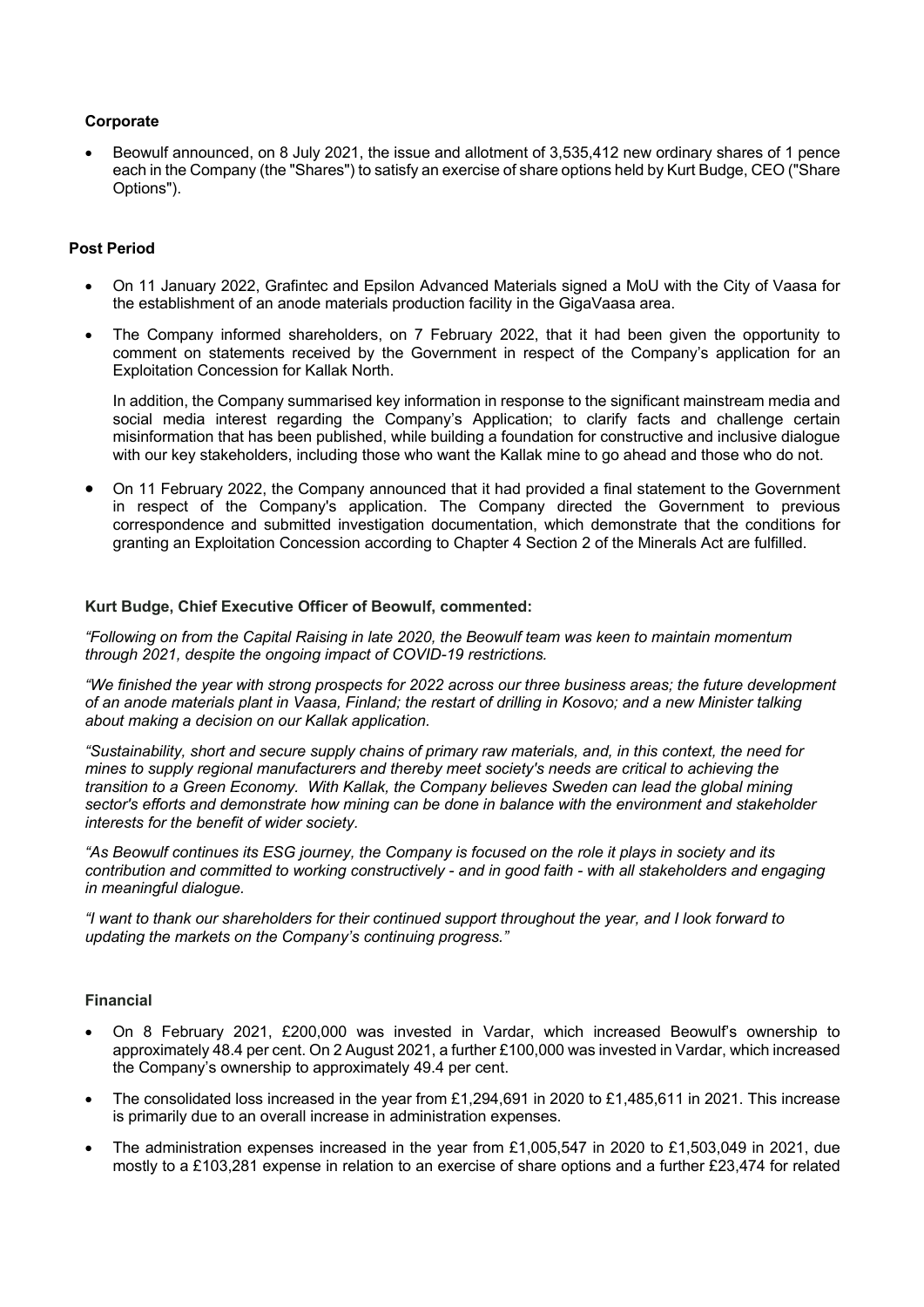National Insurance and an increase in foreign currency translation losses to £298,442 in 2021 compared to £36,348 in 2020.

- Consolidated basic and diluted loss per share for the 12 months ended 31 December 2021 was 0.16 pence (2020: loss of 0.19 pence).
- £3,336,134 in cash was held at the year end (2020: £4,329,414).
- The translation reserve losses attributable to the owners of the parent increased from £457,272 at 31 December 2020 to £1,216,985 at 31 December 2021. Much of the Company's exploration costs are in Swedish Krona which has weakened against the pound since 31 December 2020.
- At 31 December 2021, there were 621,366,320 Swedish Depository Receipts representing 74.71 per cent of the issued share capital of the Company. The remaining issued share capital of the Company is held in the UK.

## **Operational**

#### *Sweden*

- On 20 April 2021, Beowulf announced that it had sent a letter from its Chairman, Sven Otto Littorin, to Sweden's Minister of Enterprise and Innovation, Ibrahim Baylan, concerning the status of Beowulf's Kallak application. In the letter the Chairman cited:
- $\circ$  A statement in September 2019 from the Minister regarding a 'forthcoming decision' on the Kallak application;
- o The need for upstream availability of sustainably mined high-quality iron ore, following announced investments in downstream fossil-free steel manufacturing in Norrbotten;
- $\circ$  Jokkmokk's need for economic stimulus, the Municipality budget cuts over the last two years regarding public services and infrastructure, and the positive difference Kallak could make; and
- o The lack of any timeline for UNESCO to return comments to the Government.

The Company received a brief administrative response from the Government:

*"Thank you for the message to the Minister of Trade and Industry Ibrahim Baylan. I answer because I am the administrator of the case to which the communication relates.*

*In your message, you wonder when the government will make a decision in the matter. The case is being prepared. The application contains an extensive document that reflects the complex issues that the case includes. In order for the matter to be investigated to the extent required by its nature, UNESCO has been given the opportunity to comment. Documentation has therefore been translated and sent to the organisation on 3 November 2020 and 17 December 2020. We currently have no further information on when UNESCO's response can be expected."*

• On 25 May 2021, the Company published a 'Mineral Resource Estimate and Exploration Target Upgrade'. The statements were classified by Competent Person, Howard Baker (FAusIMM(CP)) of Baker Geological Services ("BGS") in accordance with the PERC Standard 2017. The MRE has an effective date of 9 May 2021.

MRE announcement in full:

https://polaris.brighterir.com/public/beowulf\_mining\_plc/news/rns/story/x8q5k9x

For Kallak North, a Measured and Indicated Resource of 111 million tonnes ("Mt") grading 28 per cent iron ("Fe") content has been defined. With an additional Inferred Resource of 25 Mt grading 28.3 per cent Fe.

For Kallak North and South combined, BGS has derived a Measured and Indicated Mineral Resource of 132 Mt grading 27.8 per cent Fe and an Inferred Mineral Resource of 39 Mt grading 27.1 per cent Fe.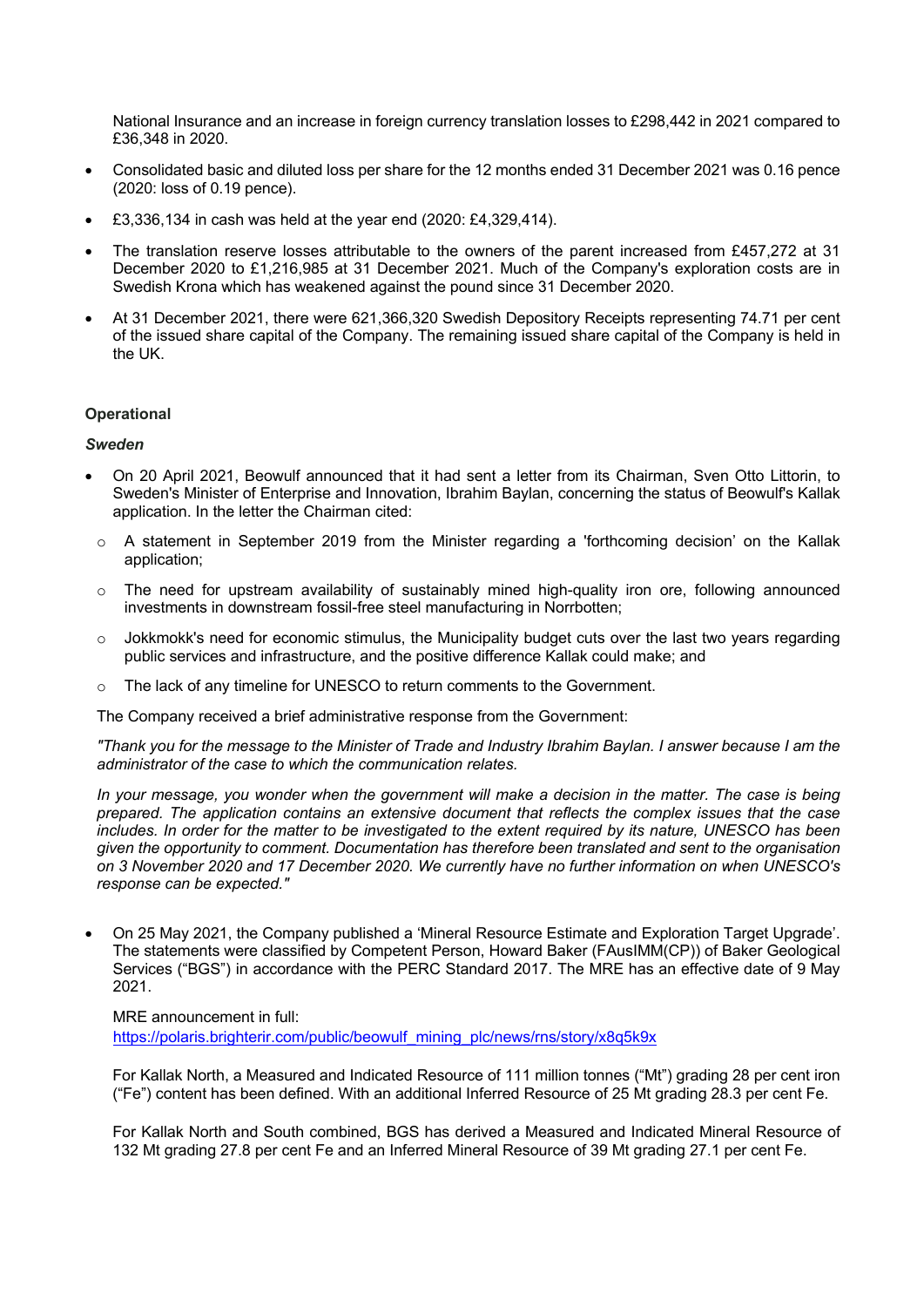In addition to the figures above, exploration targets were reported for Kallak South and the Company's Parkijaure licences.

• On 8 June 2021, via the Swedish Government, the Company received a copy of a letter written by UNESCO, dated 2 June 2021, with its comments on Beowulf's application for an Exploitation Concession for Kallak.

Comments from UNESCO suggested that:

- The Swedish Government seek a revised and extended In-Depth Assessment in assessing the impact of the proposed development [of the Kallak Iron Ore Project] on a World Heritage Property [Laponia] prior to any decision being taken to approve the mining exploitation;
- o That the role of the Sami Parliament is relevant to the assessment of the impact of the proposed development on the World Heritage property; and
- o That the Swedish Government should also consider how the practice of reindeer husbandry outside the property and directly related to reindeer husbandry within the property will be protected.
- On 9 June 2021, the Company's CEO, Kurt Budge, wrote to Minister Baylan regarding the UNESCO letter.

Selected extracts from the letter are provided below:

*"On 8 June 2021, Beowulf Mining was notified by the Finansinspektionen, Sweden's financial supervisory authority, whose role is to promote stability and efficiency in Sweden's financial system as well as to ensure sustainability and an effective consumer protection, of UNESCO's letter regarding our Kallak Iron Ore Project ("Kallak") dated 2 June 2021.*

*Finansinspektionen wrote that UNESCO's letter had been in the hands of members of the Swedish public (including elected Sami officials) for several days, with associated posts on social media.*

*At the time, Beowulf had not received a copy of UNESCO's letter, but as the information was already in the public domain, with no explanation of its significance, the market reacted strongly, left to draw its own conclusions. The Company's share price fell over 10 per cent last week.*

*During the last six years, there have been several occasions where 'market sensitive' information has been made public before Beowulf has been informed. Each time damage has been caused to the Company's share price, individual's investments (including Swedish shareholders who now own 72 per cent of the Company) and Sweden's reputation as a country in which to do business.*

*It is the Company's experience that often public agencies do not understand what constitutes 'market sensitive' information or recognise the obligations of a public company to its shareholders and the equity markets. Once again, the Company is left to deal with the aftermath.*

*It is inaccurate to say that the Kallak case is complex because of competing interests, as an excuse for delaying a decision. National interests are a distraction. The evidence shows that mining and reindeer herding coexist across Sweden, in the very few places you actually find an operating mine, as there are only 12 in the Country.*

*Beowulf has satisfied the procedural and legal requirements to be granted the Concession and has the right to progress with its investment, project development and environmental permitting. This has been the case since Bergsstaten recommended to the Government that the Concession be awarded over 5.5 years ago.*

*We could have been in production now. With benchmark iron ore prices at over \$200 per tonne, Jokkmokk should have already been on the road to realising its economic transformation. The opportunity cost to stakeholders in Jokkmokk and Beowulf shareholders is considerable."*

- Beowulf also announced that further to the UNESCO letter dated 2 June 2021 and the CEO's letter to Minister Baylan dated 14 June 2021, on 18 June 2021 the Ministry invited the Company to submit any comments regarding the UNESCO letter by 6 September 2021.
- On 14 July 2021, Beowulf announced the award of a contract to Carci Mining Consultant's ("Carci), to develop an open pit design and mining schedule based on the upgraded Mineral Resource Estimate for Kallak North.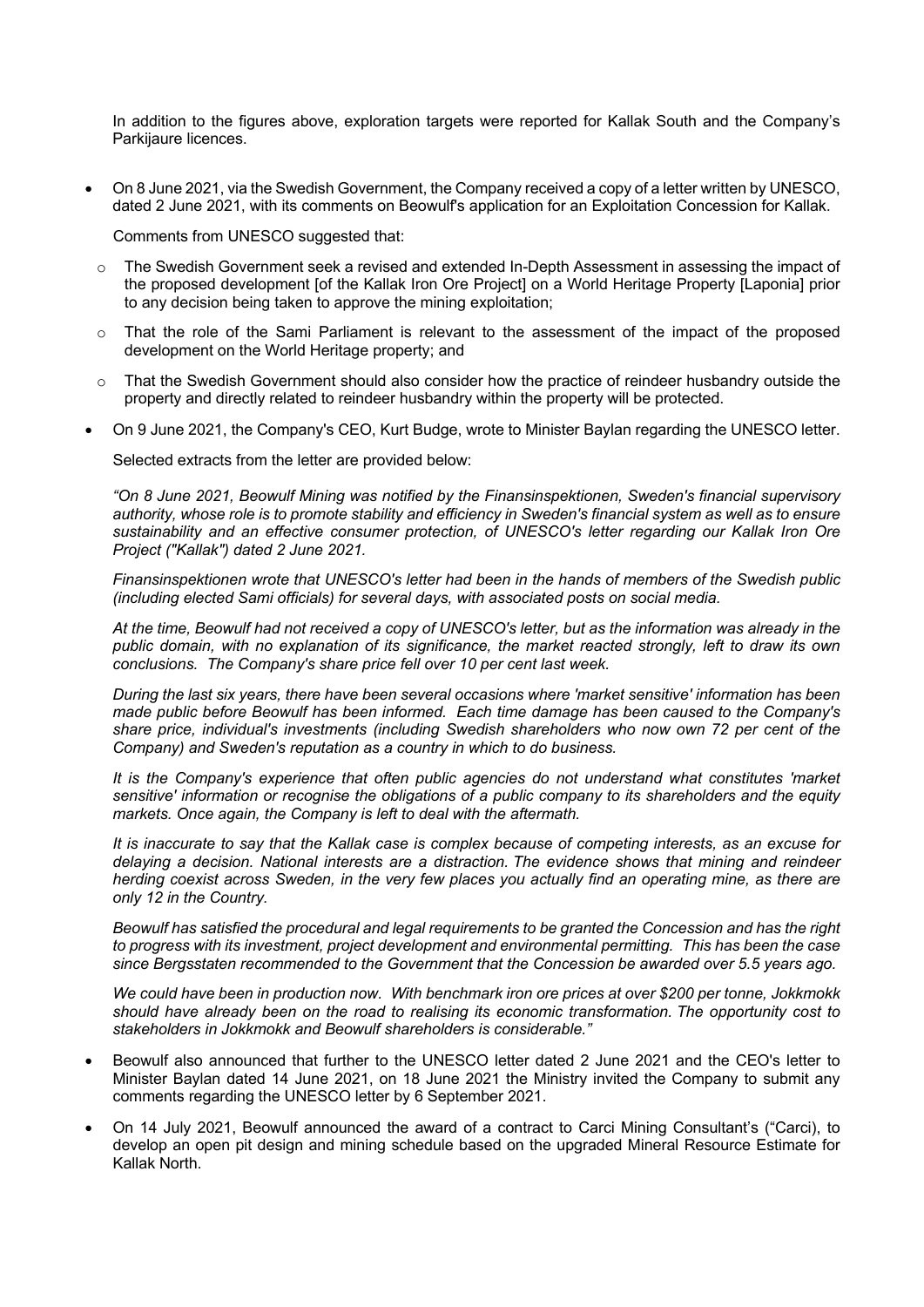- On 31 August 2021, the Company submitted comments to the Ministry regarding the UNESCO letter as follows:
	- $\circ$  The Company's application is comprehensive for this stage of permitting, and the assessment of it, by relevant authorities, is complete;
	- o There are no direct effects of Kallak on the Laponian Area ("Laponia");
- $\circ$  The potential indirect effects are limited and will be dealt with later in the permitting process, of which ICOMOS (International Council on Monuments and Sites) is seemingly unaware;
- o The fact that operating mines are situated closer to Laponia than Kallak proves that mining does exist without harming Laponia's Outstanding Universal Values;
- o The fact that UNESCO has not, at any time, indicated the requirement for a 'buffer zone' around the boundary of Laponia proves that a 'buffer zone' has not been deemed necessary;
- $\circ$  The fact that the Company has already committed to take precautionary measures that will minimise the impact on reindeer husbandry and commits to fully compensate Sami villages; and
- o The possibility for the Government to ascertain that this commitment becomes a precondition for the granting of the Exploitation Concession.
- On 13 September 2021, the Company wrote a letter to Minister Baylan, Sweden's Minister of Enterprise and Innovation at the time, concerning the status of Beowulf's Kallak application. The letter is provided below:

*"Previously, you have said that a decision on Kallak will be made once UNESCO comments are received, and now that is the case, it appears you have everything you need to decide.*

*With your announced retirement last week, you can surely appreciate that the prospect of engaging with a third Minister over 6 years is of great concern to me.*

*In September 2017, your predecessor Mikael Damberg said that Swedish law is enough for testing the Kallak application and that the permitting process should be "by the book".*

*With the Concluding Statement, submitted to the Government by the Company's lawyers in November 2019, we robustly demonstrated that under judicial review the Company's application would satisfy all requirements for being granted a Concession. Only for that Statement to be met by silence and inaction on the part of the Government.*

*It is almost 2 years since you wrote to me, in September 2019, explaining that my request for a meeting at that time "concerns a forthcoming Government decision - a dossier that is currently under preparation" and for those reasons the Government was unable to meet or comment with regard to its "ongoing review".*

*It is nearly 10 months since The Constitutional Committee ("KU"), in its review of the Government's handling of the Company's application for an Exploitation Concession for Kallak, made the following statement (translation):*

*"KU has examined the application for a processing concession for Kallak. In the Government case, no visible administrative measures were implemented for almost three years. This means a delay that is not acceptable, according to KU.*

*It also appears that the applicant has on several occasions asked the Ministry of Trade and Industry for a meeting. The Ministry has then stated that this is not possible because the issue concerns a forthcoming Government decision and is a matter under consideration.*

*KU notes that the Ministry management's statement does not seem to be in line with what the Prime Minister has stated. The Government Offices thus seem to lack a common approach to the possibility for parties in administrative matters to have a meeting with the responsible ministry."*

*It is 18 months since we both attended the Mining Nordic Day in Toronto in early March 2020, at which event you saved your biggest welcome for investors. I reminded you that Beowulf has been invested in Sweden and working on Kallak since 2006. You also said that I was welcome to do business in Sweden.*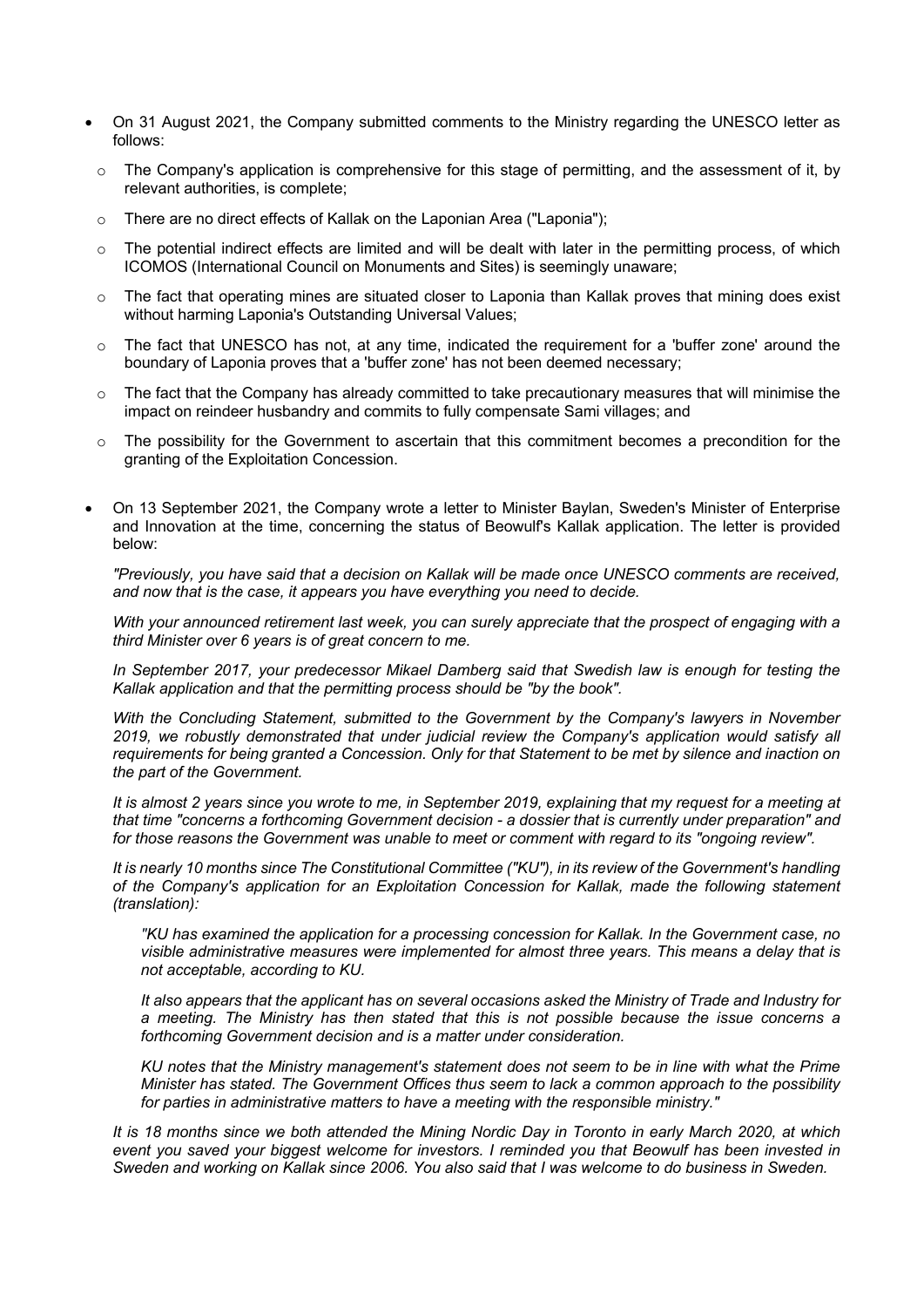*It continues to be the case, that Beowulf is unable to do business in Sweden, because we cannot get a decision on Kallak and play our part in the Country's sustainable mining future.*

*Fossil-free steel making in Sweden is in the ascendency. Yet when it comes to permitting, there is no visible understanding exhibited by authorities or the Government that steel plants need sustainably produced high quality iron ore, like Kallak's market-leading 71.5 per cent magnetite iron concentrate.*

Jokkmokk desperately needs investment and jobs. Kallak will bring billions of SEK in investment and *hundreds of jobs to the municipality that will keep people employed and support families for decades.*

*The application you have on your desk is for Kallak North. Yet the Company has continued to invest, explore and assess the potential in the Kallak area, and, in May 2021, with our licences Kallak South and Parkijaure, we upgraded the global Mineral Resource Estimate showing the potential for up to 389 million tonnes of iron ore mineralisation that could support mining for 30-40 years. More than doubling the current estimated life of Kallak North.*

*As with Kiruna or Aitik, the full potential of any mining development is not presented with the first application. Mines last longer than first envisaged, workers hold jobs for longer, taxes get paid for longer, municipalities like Jokkmokk recover and thrive, and minerals and metals get produced under the right conditions.*

*Investors in capital projects across sectors need to see transparency and predictability in permitting processes, which you have spoken of and which define competitive jurisdictions. Yet it appears you will leave office before the reviews you initiated have concluded, or any action taken to resolve the issues that have impeded business during the last 3 years.*

*In the case of Kallak, you now have the chance, before leaving office, to make a final decision that will make it possible for the Company to take the project forward in partnership with the community in Jokkmokk. "Previously, you have said that a decision on Kallak will be made once UNESCO comments are received, and now that is the case, it appears you have everything you need to decide."*

- On 22 October 2021, the Company announced that Carci had completed its mining study on Kallak North, presenting a production case of approximately 2.7 million tonnes per annum of concentrate, based on the Kallak North resource only and modelled over an initial 15-year period. This production rate is one scenario; given the forecast demand for high quality iron ore being created by projects such as HYBRIT and more specifically H2 Green Steel, options for higher production rates will be considered.
- On 2 December 2021, the Company wrote a letter to Minister Thorwaldsson, Sweden's new Minister of Enterprise and Innovation concerning the status of Beowulf's Kallak application. Extracts from the letter are shown below:

*"Your predecessor Mr Baylan often spoke of the complexity of the Kallak case. It is the handling of the case that has exacerbated perceived complexity, in no small part the inconsistent role played by Länsstyrelsen Norrbotten. All the evidence in Sweden is that industrial activity and reindeer herding coexist. This includes the mining sector, where despite differences, agreements are made and all stakeholders benefit.*

*Since I joined Beowulf in late 2014, the Company has addressed all outstanding issues and been as proactive as we can be in demonstrating that our application is good and that we have done all required to get the Concession. Otherwise, what is the point of Bergsstaten, part of SGU a Government Office, in October 2015, recommending to the Government that the Concession be awarded for Kallak and continuing to issue the Company with exploration licences.* 

*If now, after 15 years of investment, defining a significant iron ore resource, from which a market-leading iron concentrate can be produced, which can ensure the integrity of a developing fossil-free supply chain for steelmaking in Norrbotten, and creating a business opportunity that can positively transform a rural community, that approval is not given, then this would be a damning message to send to investors.*

*Mr Baylan presented in March 2020 at the Mining Nordic Day in Toronto; at which event he saved his biggest welcome for investors. I reminded him that Beowulf has been invested in Sweden and working on Kallak since 2006. He said that I was welcome to do business in Sweden.*

*It continues to be the case, that Beowulf is unable to do business in Sweden, because we cannot get a decision on Kallak and play our part in the Country's sustainable mining future.*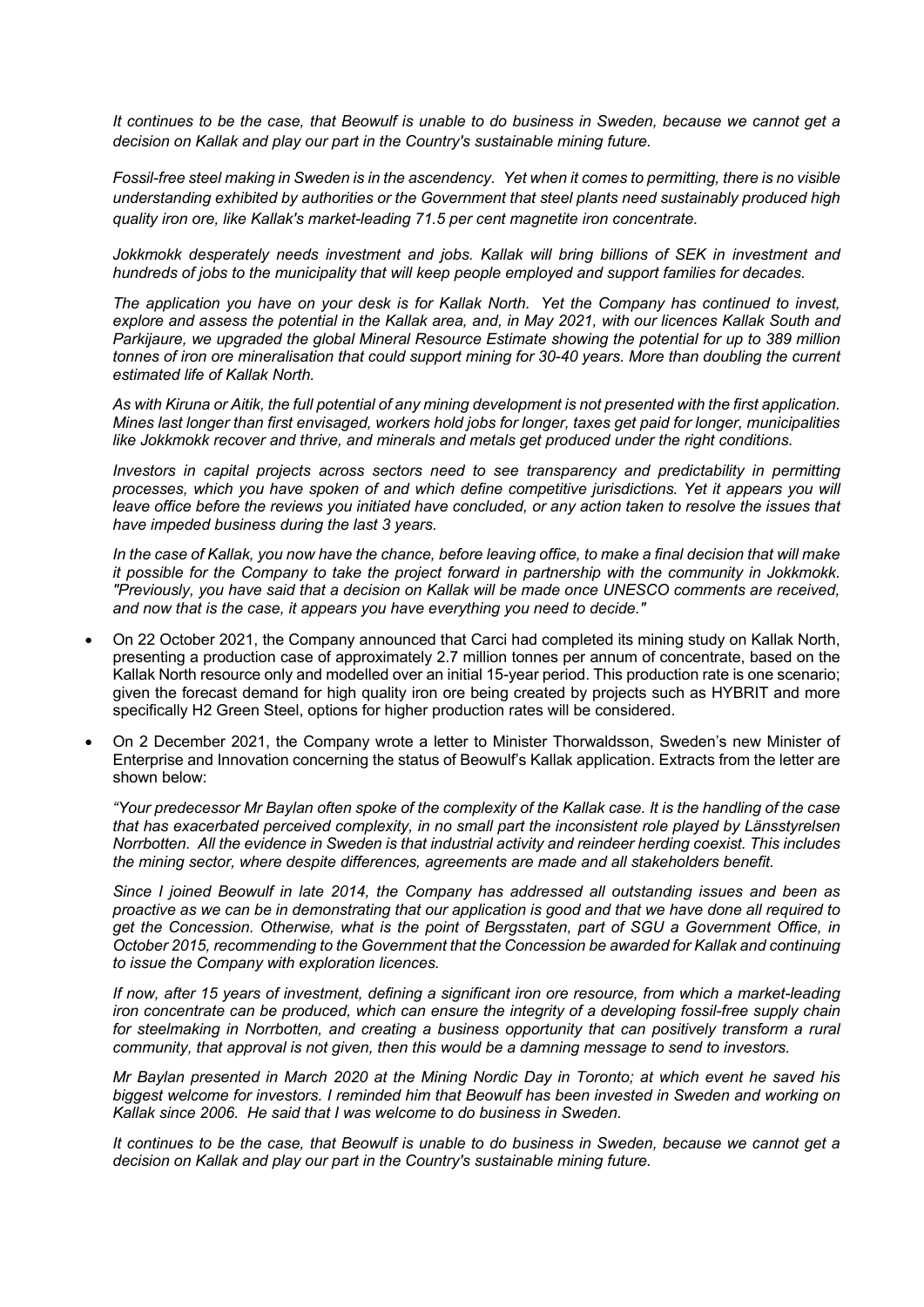*Your predecessors have made many false promises. Mr Baylan said that a decision on Kallak would be made once UNESCO comments are received, and now that is the case, he has left you to decide.*

*In September 2017, Mr Damberg said that Swedish law is enough for testing the Kallak application and that the permitting process should be "by the book".* 

*With the Concluding Statement, submitted to the Government by the Company's lawyers in November 2019, we robustly demonstrated that under judicial review the Company's application would satisfy all requirements for being granted a Concession. Only for that Statement to be met by silence and inaction on the part of the Government.*

*It is more than 2 years since Mr Baylan wrote to me, in September 2019, explaining that my request for a meeting at that time "concerns a forthcoming Government decision - a dossier that is currently under preparation" and for those reasons the Government was unable to meet or comment with regard to its "ongoing review".*

*It is over a year since The Constitutional Committee ("KU"), in its review of the Government's handling of the Company's application for an Exploitation Concession for Kallak, made the following statement (translation):*

*"KU has examined the application for a processing concession for Kallak. In the Government case, no visible administrative measures were implemented for almost three years. This means a delay that is not acceptable, according to KU.*

*It also appears that the applicant has on several occasions asked the Ministry of Trade and Industry for a meeting. The Ministry has then stated that this is not possible because the issue concerns a forthcoming Government decision and is a matter under consideration.*

*KU notes that the Ministry management's statement does not seem to be in line with what the Prime Minister has stated. The Government Offices thus seem to lack a common approach to the possibility for parties in administrative matters to have a meeting with the responsible ministry."*

*Fossil-free steel making in Sweden is in the ascendency. Yet when it comes to permitting, there is no visible understanding exhibited by authorities or the Government that steel plants need sustainably produced high quality iron ore, like Kallak's market-leading 71.5 per cent magnetite iron concentrate, and that competitive sources of supply, alternatives to the state iron ore company LKAB, are positive dynamics for developers and investors.*

Jokkmokk desperately needs investment and jobs. Kallak will bring billions of SEK in investment and *hundreds of jobs to the municipality that will keep people employed and support families for decades.*

*The application you have on your desk is for Kallak North. Yet the Company has continued to invest, explore and assess the potential in the Kallak area, and our licences indicate iron mineralisation that could support mining for 30-40 years. More than doubling the current estimated life of Kallak North.*

*As with Kiruna or Aitik, the full potential of any mining development is not presented with the first application. Mines last longer than first envisaged, workers hold jobs for longer, taxes get paid for longer, municipalities like Jokkmokk recover and thrive, and minerals and metals get produced under the right conditions.*

*Investors in capital projects across sectors need to see transparency and predictability in permitting processes, which the Government has spoken of, and which define competitive jurisdictions, yet no action has been taken to effect any change."*

No acknowledgement or response was received to this letter.

• On 21 December 2021, Beowulf provided comments to the Ministry regarding a letter, dated 10 December 2021, written on behalf of Jåhkågasska and Sirges samebyar ("Sami villages") and addressed to Bergsstaten. Highlights as follows:

*"The conditions for granting processing concessions have not changed from April 2013 when the application was submitted. The ore proofing requirement under Chapter 4 Section 2 of the Minerals Act has been fulfilled.*

*In a letter, the Sami National Association points to an analysis commissioned by JIMAB. This analysis shows one scenario for how mining operations can be conducted. Other initial studies conducted by the*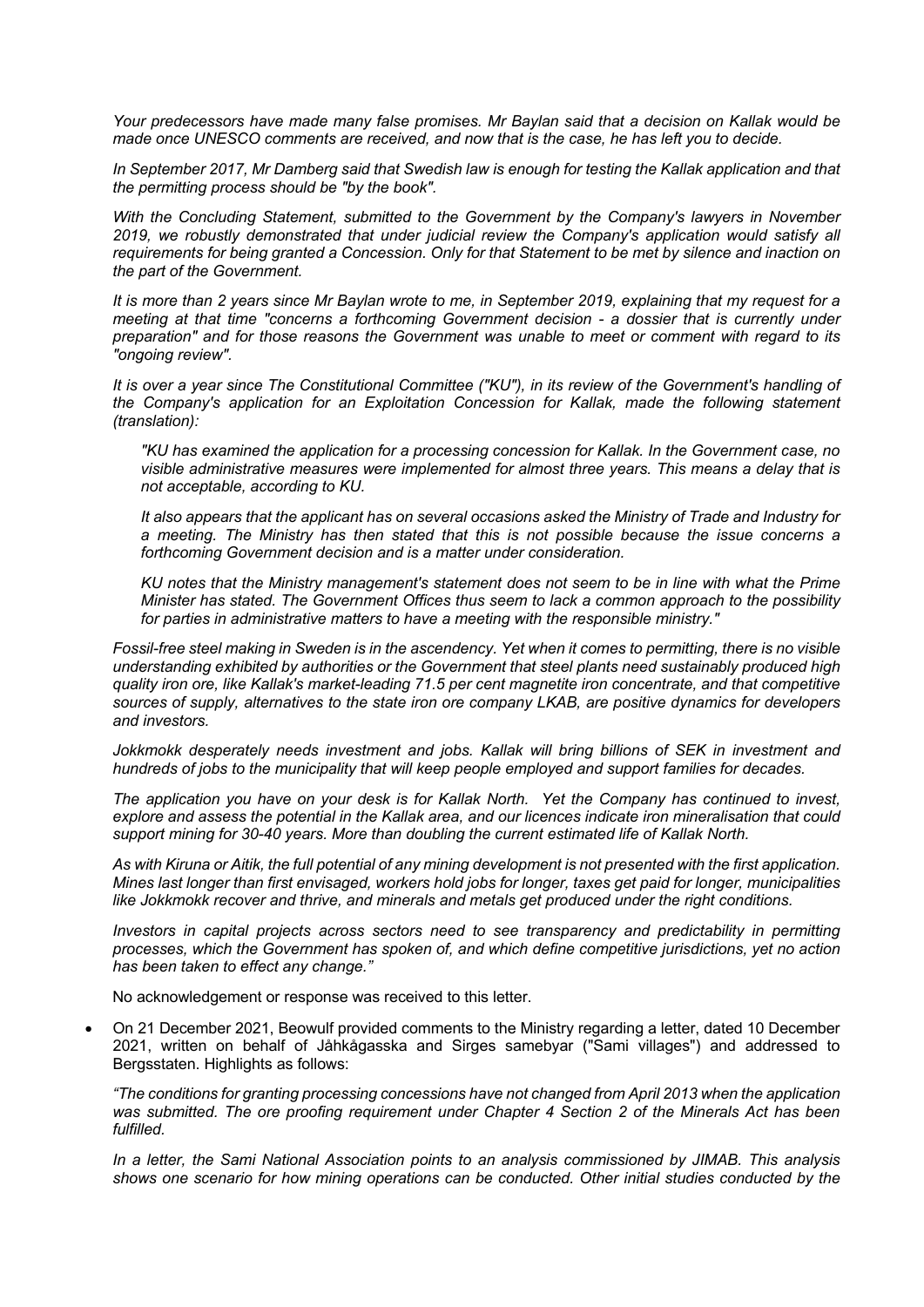*Company also indicate that there are approximately 389 million tonnes of iron mineralisation in the area,*  which shows that there are also good future conditions for mining in addition to the current application.

*The iron ore in the current deposit is a purity that, compared to other iron ore, provides the best conditions*  for low environmental impact and low climate footprint throughout the production chain until finished steel. *SGU has stated in the decision on the designation of national interest that the deposit is important from a material supply point of view and important for the mining industry from a national perspective."*

## *Finland*

- The Company announced the signing of a MoU with EAMPL on 8 March 2021. The MoU enables Grafintec to build its downstream capability, collaborating with a strong and innovative technology/processing partner. The purpose of the MoU is to:
- $\circ$  Develop the concept of a strategic processing hub for both natural flake and recycled graphite to be located in Finland;
- o Target the market for pre-cursor anode material for the lithium-ion batteries in the Nordics and Europe; and
- o Establish a Joint Venture between Grafintec and EAMPL.
- On 12 March 2021, the Company announced that a contract had been awarded to AFRY to conduct a Scoping Study on the Aitolampi Graphite Project.

The purpose of the Scoping Study is to verify the robustness of the work completed, and to provide a roadmap for the next project development stage, most likely a Pre-feasibility Study. The output of the Scoping Study will enable Grafintec to better explain the Aitolampi project to the local community and other important stakeholders.

• On 10 June 2021, Grafintec, was granted €791,000 by Business Finland, the equivalent of 50 per cent of a three-year €1.6 million budget for Grafintec's 'Spheronisation and Purification of Natural Graphite for the European Lithium-Ion Battery Market' project. The grant will be released on submission of costs and Beowulf will fund the balance of the project budget.

This work is part of the BATCircle 2.0 (Finland-based Circular Ecosystem of Battery Metals) consortium which has been granted €10.8 million by Business Finland as part of a total funding budget of €19.3 million.

Finland has high-quality natural flake graphite resources, and the opportunity exists to create a sustainable value chain for anode material markets in Finland and Europe.

The overall objectives of the project are to develop a chemical free technological solution, utilising renewable energy, to spheronise and purify graphite within a Finnish industrial ecosystem, for use in manufacturing lithium-ion battery anodes.

- In September 2021, the CEO visited Epsilon in India, including its production facilities in Karnataka State. During this visit, joint plans to develop an anode materials plant in Finland were discussed.
- In mid-October, the CEO visited Finland and met with Business Finland and the City of Vaasa to discuss Grafintec's business.
- On 6 December 2021, Grafintec signed Heads of Terms ("HoT") for a Joint Venture ("JV") with EAMPL, for the establishment of an anode materials production facility located in Finland. Grafintec will own 49 per cent of the JV, with Epsilon owning 51 per cent.

The proposed plant will supply battery/cell manufacturing companies in Europe. The plant will be built in two phases: Phase 1 "GVA10" with a production of capacity of 10,000 tonnes per annum and Phase 2 "GVA50" adding a further 40,000 tonnes per annum. The funding from Business Finland will be used by Grafintec to develop a Bankable Feasibility Study for the plant, including strategic marketing and a commercialisation plan based on a comparable plant being developed in India.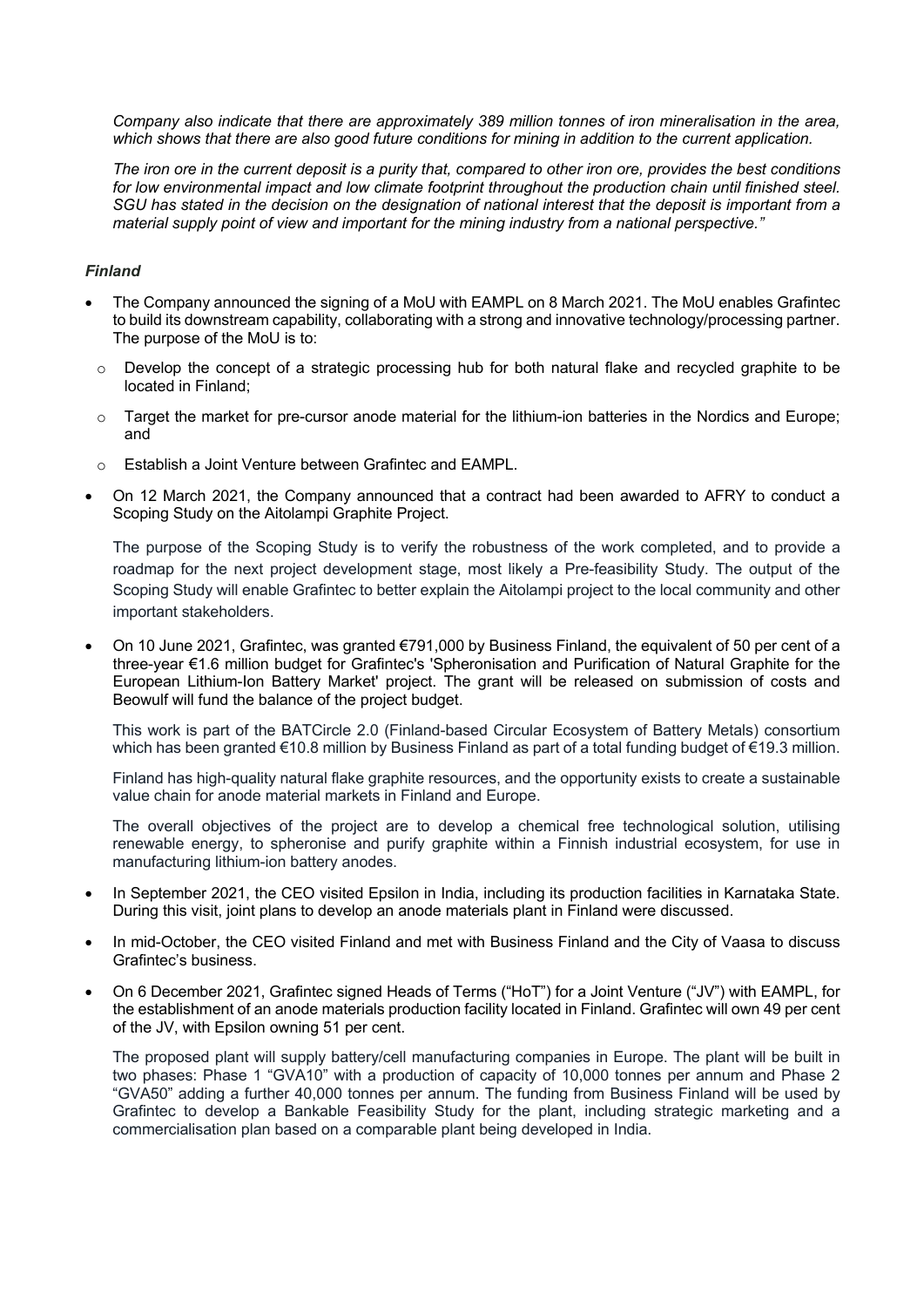The project will work towards creating a sustainable value chain in Finland from high-quality natural flake graphite resources to anode material production, leveraging renewable power, targeting net zero  $CO<sub>2</sub>$ across the supply chain.

## *Kosovo*

- On the 8 February 2021, Beowulf announced that the Company had invested £200,000 in Vardar, increasing the Company's ownership from 46.1 per cent to approximately 48.4 per cent; funds to be used for preparatory works in advance of drilling across the Mitrovica license in northern Kosovo, lead-zinc targets at Wolf Mountain and gold targets at Majdan Peak.
- On 2 August 2021, the Company announced a further investment of £100,000 in Vardar, increasing the Company's ownership from 48.4 per cent to approximately 49.4 per cent, funding advance procurement of necessary support equipment for drilling.
- During the year, Vardar submitted a new exploration licence application for an area covering 87 square kilometres, extending to the north and northeast of the Mitrovica Project, and including several areas with significant alteration associated with Oligo-Miocene magmatics along with associated gossans and evidence of historical artisanal workings. The new area encompasses the extension of a distinct northwest trending zone of lead-zinc-silver ("Pb-Zn-Ag") mineralisation from the Stan Terg deposit through the Wolf Mountain target.
- Vardar was unable to drill in 2021, as it awaited final approval of its licence renewal applications. The Independent Commission on Mines and Minerals ("ICMM") Board, the body that administers mineral licence permitting in Kosovo, renews licences and issues new licences, reached the end of its members' elected terms approximately in Summer 2020. The selection of a new board was delayed, firstly by COVID related disruptions and secondly by Kosovo's parliamentary elections which took place in February 2021. The selection process started in the middle of the year and the new ICMM Board was formed in December 2021.

#### *Corporate*

• Beowulf announced, on 8 July 2021, the issue and allotment of 3,535,412 new ordinary shares of 1 pence each in the Company (the "Shares") to satisfy an exercise of share options held by Kurt Budge, CEO ("Share Options").

Kurt Budge exercised Share Options in respect of 9,000,000 shares, originally granted on 17 July 2015. The Share Options, as originally granted, had an exercise price of 1.66 pence per share and were due to be exercised no later than 17 July 2020 but the Company was in a Close Period associated with last year's Capital Raising. The exercise period was extended, in July 2020, to 17 July 2021 in order to allow Mr Budge the opportunity to exercise the Share Options, which because of the time extension became nontax advantaged. The Company opted, with Kurt Budge abstaining from this decision, to net settle the share option exercise with Kurt Budge paying the nominal value of the Shares being issued.

• At 31 December 2021, there were 621,366,320 Swedish Depository Receipts representing 74.71 per cent of the issued share capital of the Company. The remaining issued share capital of the Company is held in the UK.

#### *ESG*

- Beowulf is a strong supporter of the Sustainable Development Goals ("SDGs") and is currently reviewing how the Company can best proactively support their implementation in its areas of influence.
- The Company has adopted the following Disclosure Topics listed by the Sustainability Accounting Standards Board for the Metals and Mining sector (https://www.sasb.org/standards/) as material to the Company's stakeholders:
	- o Energy Management including Green House Gas Emissions;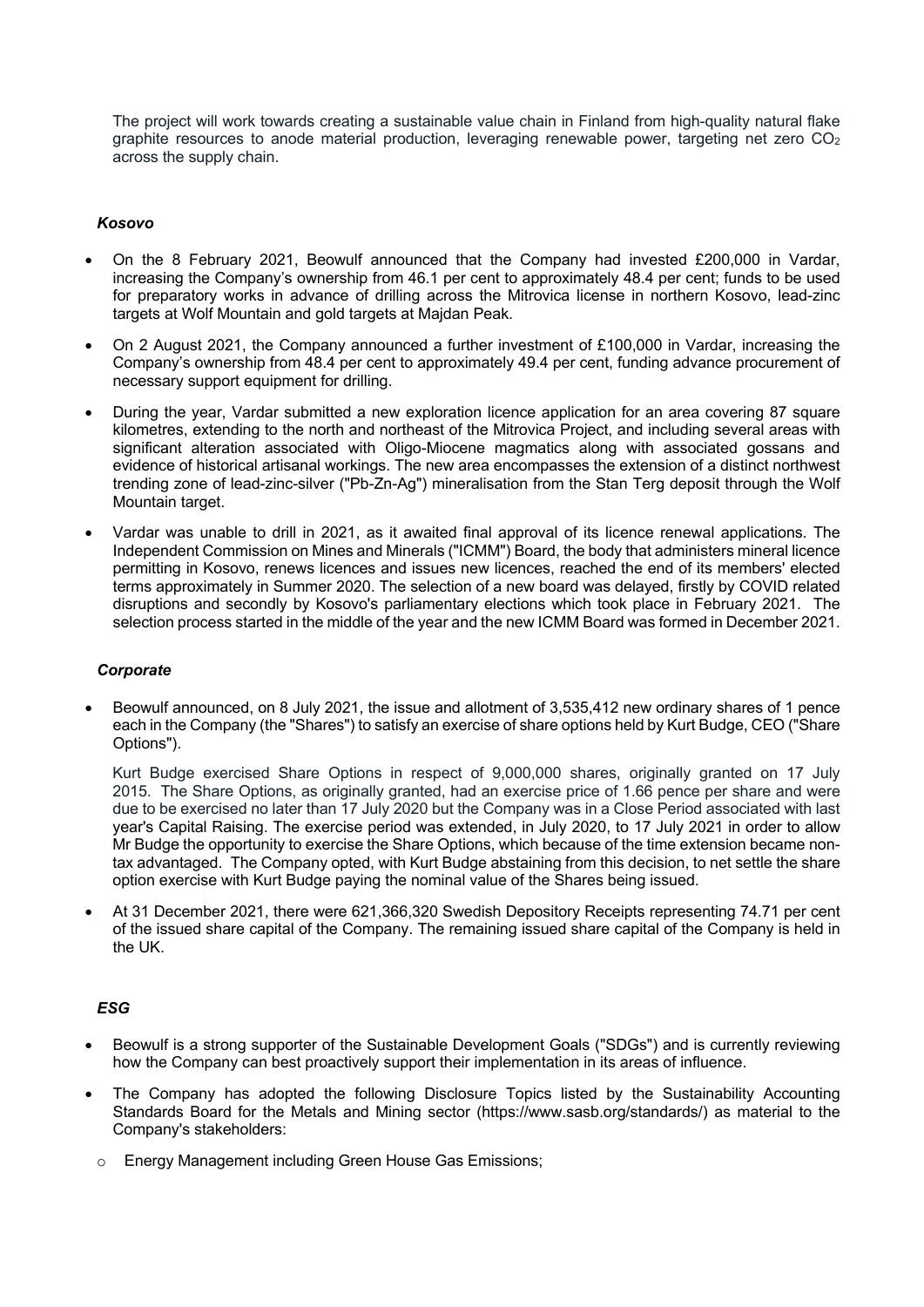- o Water Management;
- o Biodiversity Impacts;
- o Rights of Indigenous Peoples;
- o Community Relations; and
- o Business Ethics and Transparency.
- As at this time Beowulf has no active mining operations, these Disclosure Topics will be integrated into the Company's policies, corporate strategy, project development plans and management systems.
- As the Company moves forward with its ESG agenda, it will be transparent in its communications, the progress it is making, and sustainability results.
- The Company is currently working on a Human Rights Policy and Sustainability Statement.

## **Enquiries:**

| <b>Beowulf Mining plc</b><br>Kurt Budge, Chief Executive Officer                             | Tel: +44 (0) 20 7583 8304 |
|----------------------------------------------------------------------------------------------|---------------------------|
| <b>SP Angel</b><br>(Nominated Adviser & Broker)<br>Ewan Leggat / Stuart Gledhill / Adam Cowl | Tel: +44 (0) 20 3470 0470 |
| <b>Blytheweigh</b><br>Tim Blythe / Megan Ray                                                 | Tel: +44 (0) 20 7138 3204 |

## **Cautionary Statement**

Statements and assumptions made in this document with respect to the Company's current plans, estimates, strategies and beliefs, and other statements that are not historical facts, are forward-looking statements about the future performance of Beowulf. Forward-looking statements include, but are not limited to, those using words such as "may", "might", "seeks", "expects", "anticipates", "estimates", "believes", "projects", "plans", strategy", "forecast" and similar expressions. These statements reflect management's expectations and assumptions in light of currently available information. They are subject to a number of risks and uncertainties, including, but not limited to , (i) changes in the economic, regulatory and political environments in the countries where Beowulf operates; (ii) changes relating to the geological information available in respect of the various projects undertaken; (iii) Beowulf's continued ability to secure enough financing to carry on its operations as a going concern; (iv) the success of its potential joint ventures and alliances, if any; (v) metal prices, particularly as regards iron ore. In the light of the many risks and uncertainties surrounding any mineral project at an early stage of its development, the actual results could differ materially from those presented and forecast in this document. Beowulf assumes no unconditional obligation to immediately update any such statements and/or forecast**.**

#### **About Beowulf Mining plc**

Beowulf Mining plc ("Beowulf" or the "Company") is an exploration and development company, listed on the AIM market of the London Stock Exchange and the Spotlight Exchange in Sweden. The Company listed in Sweden in 2008 and, at 31 December 2021, was 74.71 per cent owned by Swedish shareholders.

Beowulf's purpose is to be a responsible and innovative company that creates value for our shareholders, wider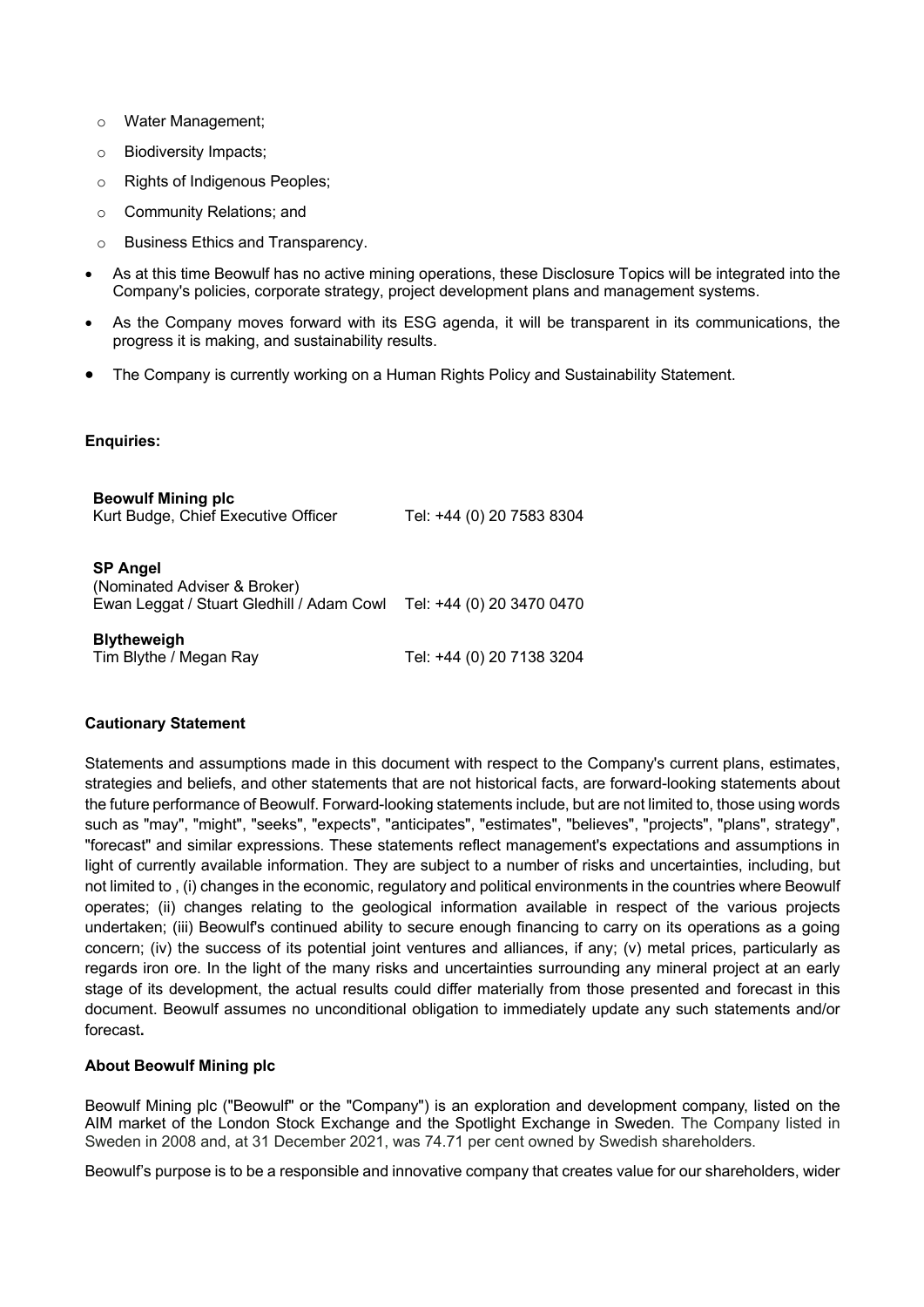society and the environment, through sustainably producing critical raw materials, which includes iron ore, graphite and base metals, needed for the transition to a Green Economy and to address the Climate Emergency.

The Company's asset portfolio is diversified by commodity, geography and the development stage of its various projects.

The Company's most advanced project is the Kallak iron ore asset in northern Sweden from which testwork has produced a 'market leading' magnetite concentrate of 71.5 per cent iron content. In the Kallak area, 389 million tonnes of iron mineralisation has been estimated, a potential source of high quality iron ore for fossil-free steel making in Norrbotten for decades to come.

Grafintec (previously Fennoscandian Resources), a wholly-owned subsidiary, through its Memorandum of Understanding ("MoU") with Epsilon Advance Materials Limited ("EAMPL") is enhancing its position within the Finnish battery ecosystem, collaborating with a strong and innovative technology/processing partner, with plans to develop an anode materials plant in Vaasa, Finland to supply the growing lithium-ion battery sector in Europe.

In Kosovo, the Company owns approximately 49.4 per cent of Vardar Minerals ("Vardar"), which is focused on exploration in the Tethyan Belt, a major orogenic metallogenic province for gold and base metals. Vardar is delivering exciting results for its Mitrovica licence which has several exploration targets, including lead, zinc, copper and gold. It also has the Viti licence which is showing potential for copper-gold porphyry mineralisation. With Beowulf's support, Vardar is focused on making a discovery.

Kallak is the foundation asset of the Company, but with Vardar and Grafintec, the Company has many opportunities to grow, each business area displaying strong prospects.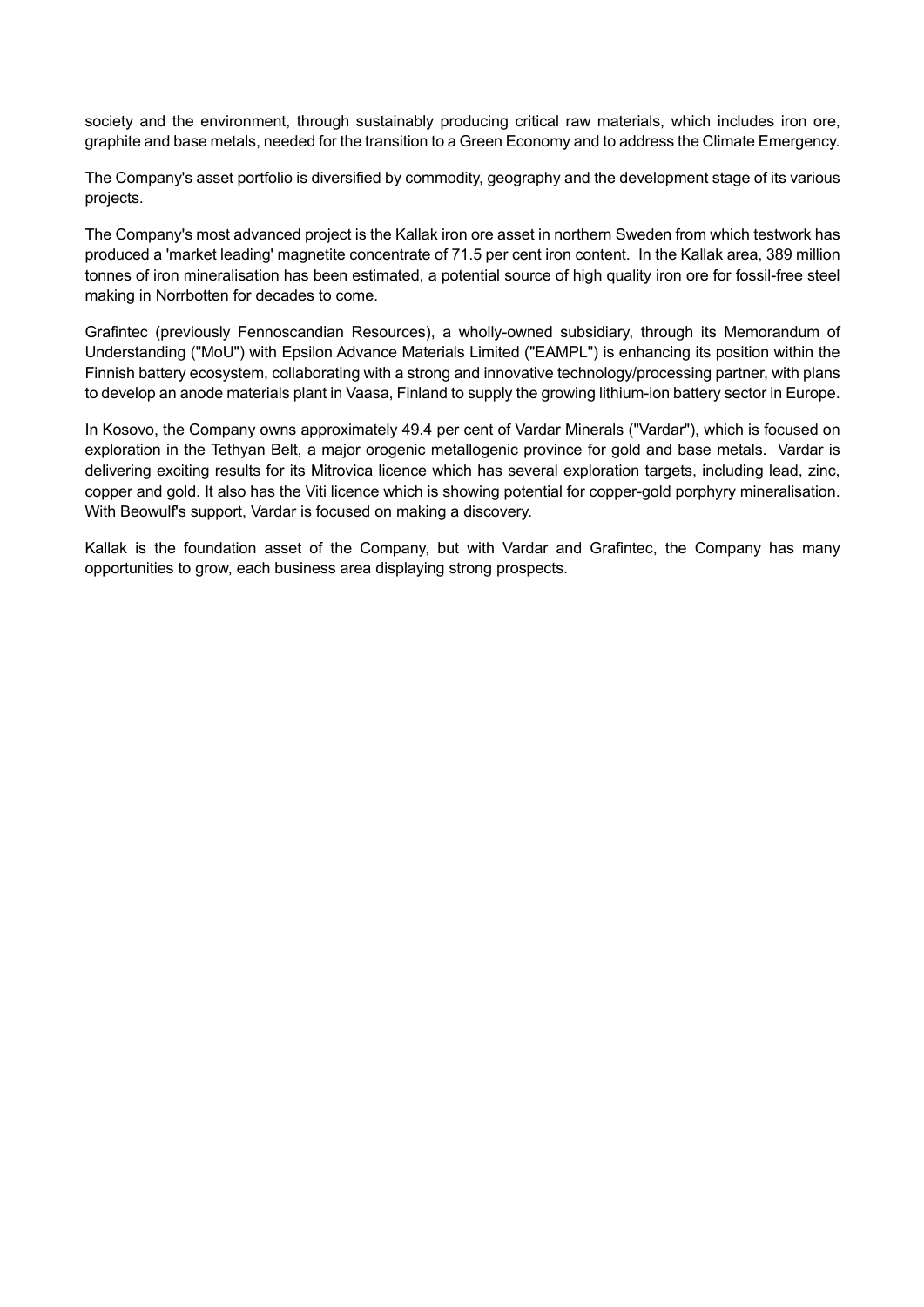## **BEOWULF MINING PLC CONDENSED CONSOLIDATED INCOME STATEMENT FOR THE TWELVE MONTHS TO 31 DECEMBER 2021 AND THE THREE MONTHS TO 31 DECEMBER 2021**

|                                                                                          |              | (Unaudited)<br>3 months<br>ended<br>31 December | (Unaudited)<br>3 months<br>ended<br>31 December | (Unaudited)<br>12 months<br>ended<br>31 December | (Audited)<br>12 months<br>ended<br>31 December |
|------------------------------------------------------------------------------------------|--------------|-------------------------------------------------|-------------------------------------------------|--------------------------------------------------|------------------------------------------------|
|                                                                                          |              | 2021                                            | 2020                                            | 2021                                             | 2020                                           |
|                                                                                          | <b>Notes</b> | £                                               | £                                               | £                                                | £                                              |
| <b>Continuing operations</b>                                                             |              |                                                 |                                                 |                                                  |                                                |
| Administrative expenses<br>Impairment of exploration costs                               |              | (384, 099)                                      | (349, 873)<br>(80, 149)                         | (1,503,049)                                      | (1,005,547)<br>(98, 799)                       |
| Impairment of property, plant<br>and equipment                                           |              |                                                 |                                                 | (48, 966)                                        |                                                |
| <b>Operating loss</b>                                                                    |              | (384,099)                                       | (430, 022)                                      | (1,552,015)                                      | (1, 104, 346)                                  |
| Finance costs<br>Finance income                                                          |              | (77)<br>12                                      | (163, 236)<br>3                                 | (256)<br>71                                      | (203, 576)<br>594                              |
| Grant income                                                                             |              | 52,385                                          | 4,938                                           | 66,589                                           | 12,637                                         |
| Loss before and after taxation                                                           |              | (331, 779)                                      | (588, 317)                                      | (1,485,611)                                      | (1, 294, 691)                                  |
| Loss attributable to:<br>Owners of the parent<br>Non-controlling interests               |              | (296, 703)<br>(35,076)                          | (505, 448)<br>(82, 869)                         | (1,351,188)<br>(134, 423)                        | (1, 128, 512)<br>(166, 179)                    |
|                                                                                          |              | (331, 779)                                      | (588, 317)                                      | (1,485,611)                                      | (1, 294, 691)                                  |
| Loss per share attributable to<br>the owners of the parent:<br>Basic and diluted (pence) | 3            | (0.04)                                          | (0.08)                                          | (0.16)                                           | (0.19)                                         |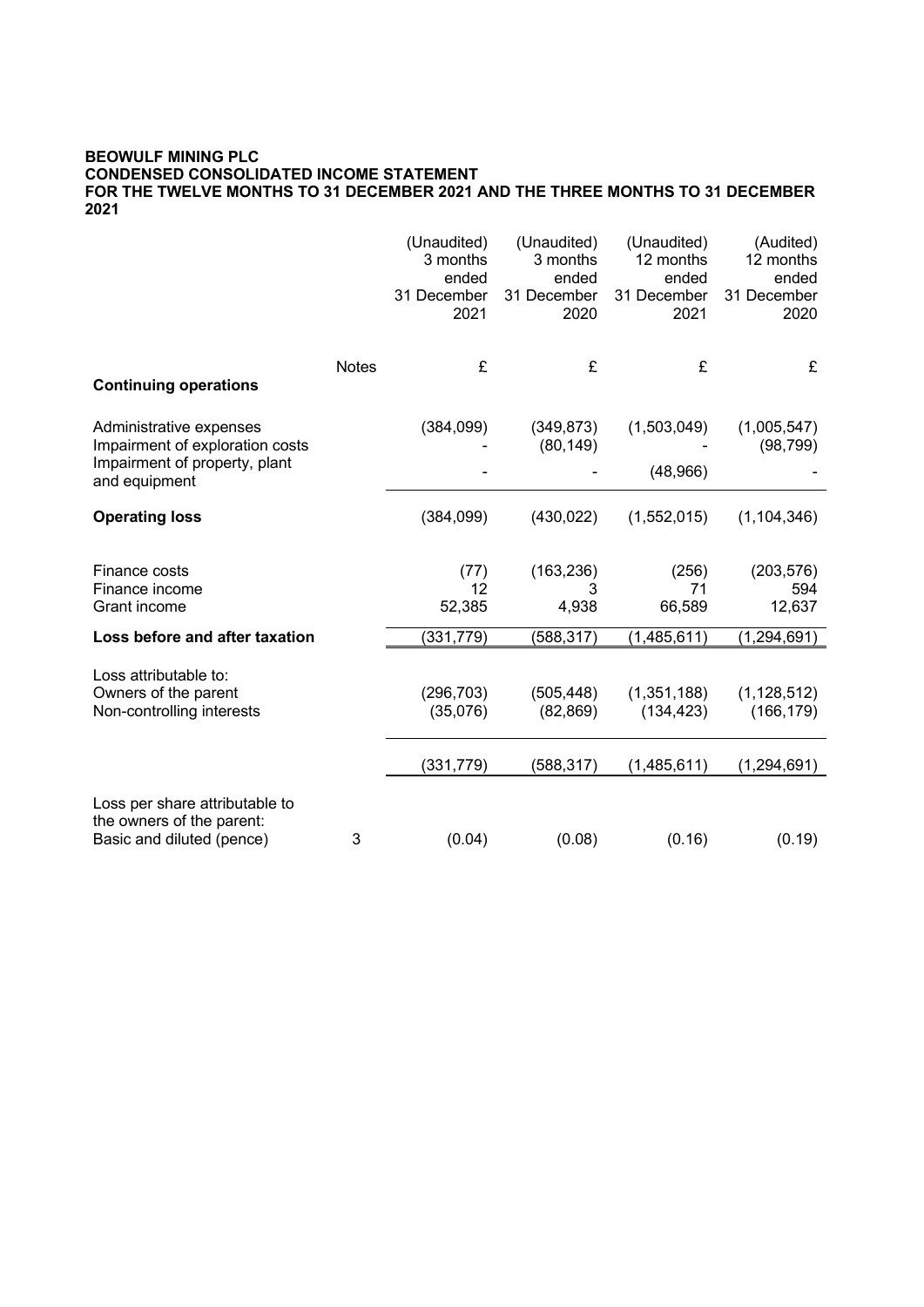## **BEOWULF MINING PLC CONDENSED CONSOLIDATED STATEMENT OF COMPREHENSIVE LOSS FOR THE TWELVE MONTHS TO 31 DECEMBER 2021 AND THE THREE MONTHS TO 31 DECEMBER 2021**

|                                                                         | (Unaudited)<br>3 months<br>ended<br>31 December<br>2021 | (Unaudited)<br>3 months<br>ended<br>31 December<br>2020 | (Unaudited)<br>12 months<br>ended<br>31 December<br>2021 | (Audited)<br>12 months<br>ended<br>31 December<br>2020 |
|-------------------------------------------------------------------------|---------------------------------------------------------|---------------------------------------------------------|----------------------------------------------------------|--------------------------------------------------------|
|                                                                         | £                                                       | £                                                       | £                                                        | £                                                      |
| Loss for the year                                                       | (331, 779)                                              | (588, 317)                                              | (1,485,611)                                              | (1,294,691)                                            |
| Other comprehensive income                                              |                                                         |                                                         |                                                          |                                                        |
| Items that may be reclassified<br>subsequently to profit or loss:       |                                                         |                                                         |                                                          |                                                        |
| Exchange (losses)/gains arising on<br>translation of foreign operations | (319, 765)                                              | 233,660                                                 | (794,368)                                                | 854,020                                                |
| <b>Total comprehensive loss</b>                                         | (651, 544)                                              | (354,657)                                               | (2, 279, 979)                                            | (440, 671)                                             |
| Total comprehensive income loss<br>attributable to:                     |                                                         |                                                         |                                                          |                                                        |
| Owners of the parent                                                    | (601, 942)                                              | (222, 242)                                              | (2, 110, 901)                                            | (294,716)                                              |
| Non-controlling interests                                               | (49,602)                                                | (132, 415)                                              | (169,078)                                                | (145,955)                                              |
|                                                                         | (651, 544)                                              | (354,657)                                               | (2, 279, 979)                                            | (440,671)                                              |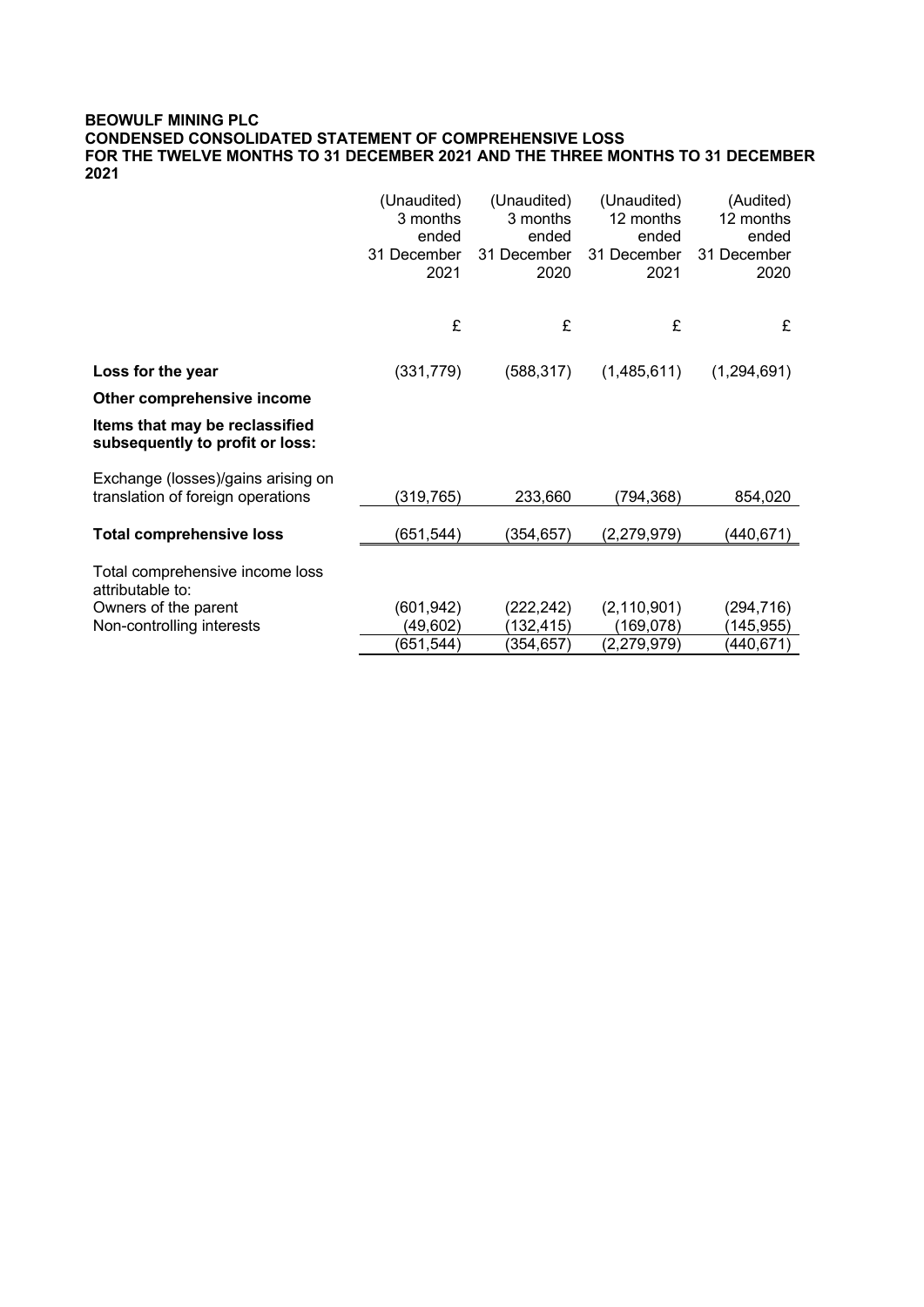## **BEOWULF MINING PLC CONDENSED COMPANY STATEMENT OF COMPREHENSIVE LOSS FOR THE TWELVE MONTHS TO 31 DECEMBER 2021 AND THE THREE MONTHS TO 31 DECEMBER 2021**

|                                                                                          |              | (Unaudited)<br>3 months<br>ended<br>31 December<br>2021 | (Unaudited)<br>3 months<br>ended<br>31 December<br>2020 | (Unaudited)<br>12 months<br>ended<br>31 December<br>2021 | (Audited)<br>12 months<br>ended<br>31 December<br>2020 |
|------------------------------------------------------------------------------------------|--------------|---------------------------------------------------------|---------------------------------------------------------|----------------------------------------------------------|--------------------------------------------------------|
| <b>Continuing operations</b>                                                             | <b>Notes</b> | £                                                       | £                                                       | £                                                        | £                                                      |
| Administrative expenses                                                                  |              | (210, 276)                                              | (355,053)                                               | (1,233,369)                                              | (869, 853)                                             |
| <b>Operating loss</b>                                                                    |              | (210, 276)                                              | (355,053)                                               | (1,233,369)                                              | (869, 853)                                             |
| Finance income                                                                           |              | 12                                                      | 3                                                       | 71                                                       | 594                                                    |
| Loss before and after taxation<br>and total comprehensive loss                           |              | (210, 264)                                              | (355,050)                                               | (1,233,298)                                              | (869,259)                                              |
| Loss per share attributable to<br>the owners of the parent:<br>Basic and diluted (pence) | 3            | (0.03)                                                  | (0.06)                                                  | (0.15)                                                   | (0.14)                                                 |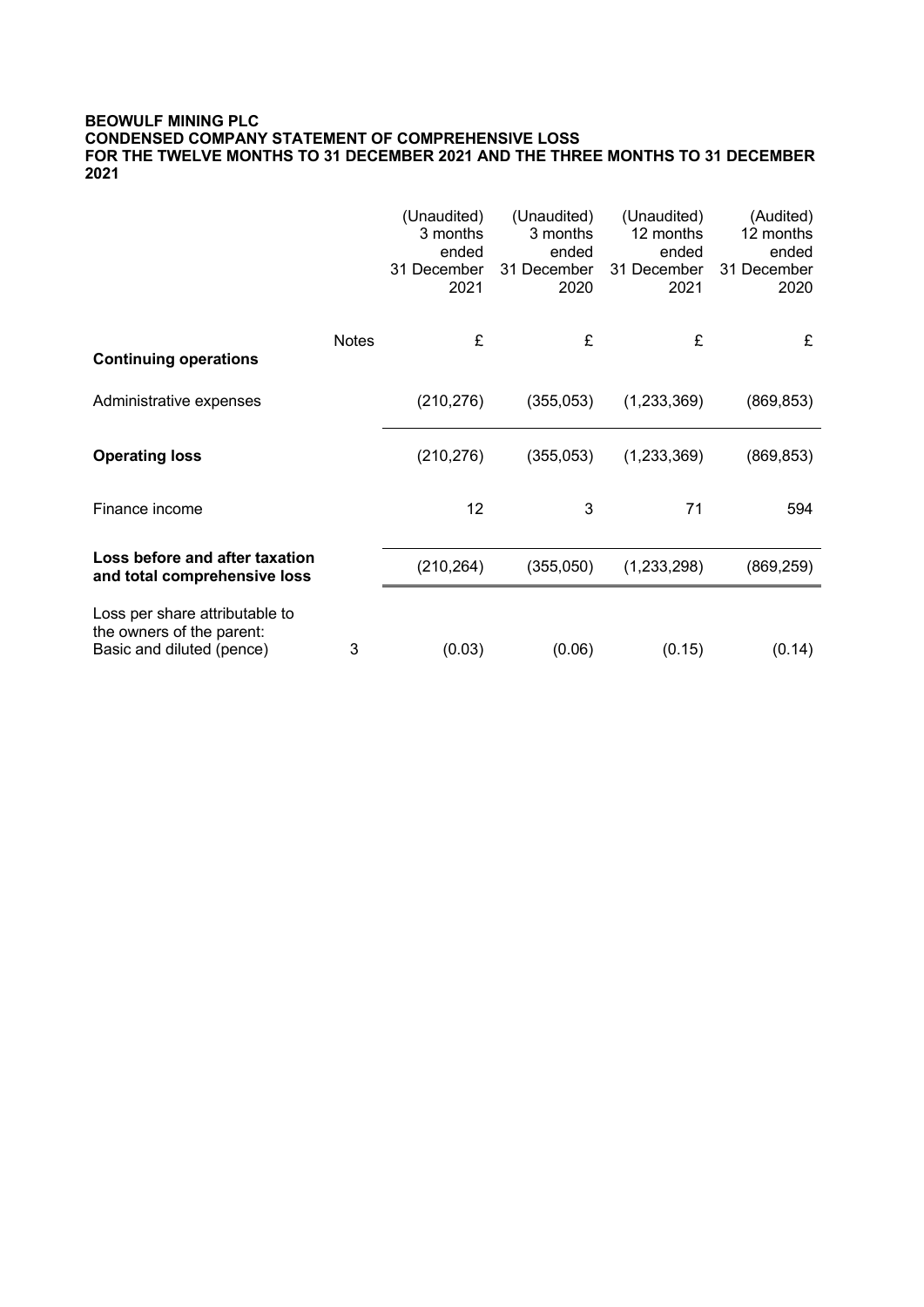## **BEOWULF MINING PLC CONDENSED CONSOLIDATED STATEMENT OF FINANCIAL POSITION AS AT 31 DECEMBER 2021**

|                                                         |              | (Unaudited)<br>As at          | (Audited)<br>As at         |
|---------------------------------------------------------|--------------|-------------------------------|----------------------------|
|                                                         |              | 31 December<br>2021           | 31 December<br>2020        |
|                                                         |              | £                             | £                          |
| <b>ASSETS</b>                                           | <b>Notes</b> |                               |                            |
| <b>Non-current assets</b>                               |              |                               |                            |
| Intangible assets                                       | 5            | 11,235,656                    | 11,371,916                 |
| Property, plant and equipment                           |              | 133,428                       | 145,094                    |
| Loans and other financial assets                        |              | 5,247                         | 5,468                      |
| Right of use asset                                      |              | 7,401                         | 1,937                      |
|                                                         |              | 11,381,732                    | 11,524,415                 |
| <b>Current assets</b>                                   |              |                               |                            |
| Trade and other receivables                             |              | 183,641                       | 1,566,848                  |
| Cash and cash equivalents                               |              | 3,336,134                     | 4,329,414                  |
|                                                         |              |                               |                            |
|                                                         |              | 3,519,775                     | 5,896,262                  |
| <b>TOTAL ASSETS</b>                                     |              | 14,901,507                    | 17,420,677                 |
|                                                         |              |                               |                            |
| <b>EQUITY</b>                                           |              |                               |                            |
| <b>Shareholders' equity</b>                             |              |                               |                            |
| Share capital                                           | 4            | 8,317,105                     | 8,281,751                  |
| Share premium                                           |              | 24,689,311                    | 24,684,737                 |
| Capital contribution reserve                            |              | 46,451                        | 46,451                     |
| Share based payment reserve                             |              | 732,185                       | 732,185                    |
| Merger reserve                                          |              | 137,700                       | 137,700                    |
| <b>Translation reserve</b><br><b>Accumulated losses</b> |              | (1, 216, 985)<br>(18,534,386) | (457, 272)<br>(17,083,185) |
|                                                         |              |                               |                            |
| <b>Total Equity</b>                                     |              | 14,171,381                    | 16,342,367                 |
| Non-controlling interests                               |              | 325,048                       | 394,113                    |
| <b>TOTAL EQUITY</b>                                     |              | 14,496,429                    | 16,736,480                 |
| <b>LIABILITIES</b>                                      |              |                               |                            |
| <b>Current liabilities</b>                              |              |                               |                            |
| Trade and other payables                                |              | 357,738                       | 538,772                    |
| Grant income                                            |              | 39,849                        | 143,399                    |
| Lease liability                                         |              | 7,491                         | 2,026                      |
| <b>TOTAL LIABILITIES</b>                                |              | 405,078                       | 684,197                    |
|                                                         |              |                               |                            |
| <b>TOTAL EQUITY AND LIABILITIES</b>                     |              | 14,901,507                    | 17,420,677                 |
|                                                         |              |                               |                            |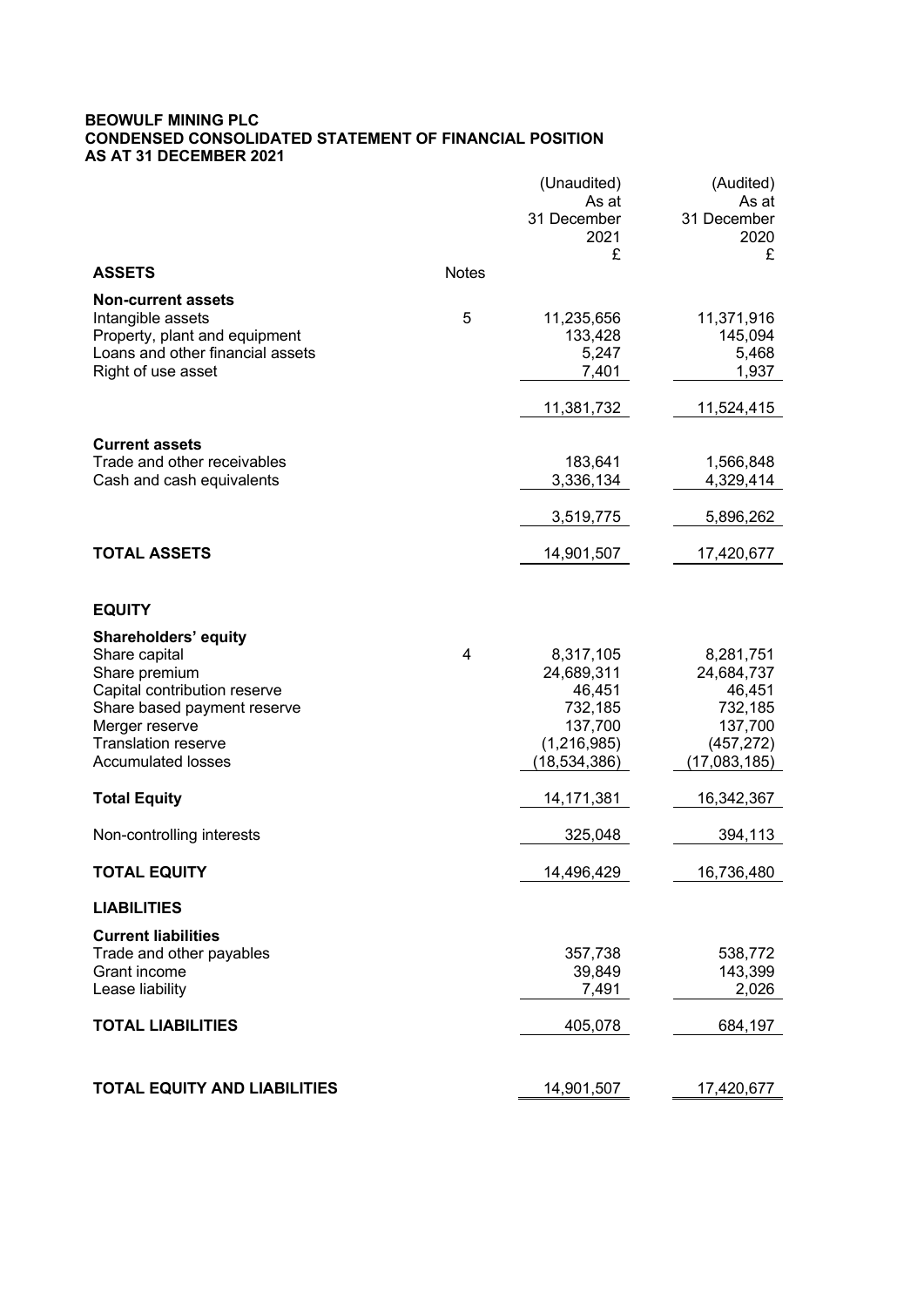## **BEOWULF MINING PLC CONDENSED COMPANY STATEMENT OF FINANCIAL POSITION AS AT 31 DECEMBER 2021**

|                                                      |                         | (Unaudited)    | (Audited)      |
|------------------------------------------------------|-------------------------|----------------|----------------|
|                                                      |                         | As at          | As at          |
|                                                      |                         | 31 December    | 31 December    |
|                                                      |                         | 2021           | 2020           |
| <b>ASSETS</b>                                        | <b>Notes</b>            | £              | £              |
| <b>Non-current assets</b>                            |                         |                |                |
| Investments                                          |                         | 2,377,988      | 2,077,988      |
| Loans and other financial assets                     |                         | 10,179,650     | 9,341,315      |
| Property, plant and equipment                        |                         | 1,112          | 1,483          |
|                                                      |                         |                |                |
|                                                      |                         | 12,558,750     | 11,420,786     |
|                                                      |                         |                |                |
| <b>Current assets</b><br>Trade and other receivables |                         | 40,434         | 1,476,755      |
| Cash and cash equivalents                            |                         | 3,075,741      | 4,241,426      |
|                                                      |                         |                |                |
|                                                      |                         | 3,116,175      | 5,718,181      |
|                                                      |                         |                |                |
| <b>TOTAL ASSETS</b>                                  |                         | 15,674,925     | 17,138,967     |
|                                                      |                         |                |                |
|                                                      |                         |                |                |
| <b>EQUITY</b>                                        |                         |                |                |
| <b>Shareholders' equity</b>                          |                         |                |                |
| Share capital                                        | $\overline{\mathbf{4}}$ | 8,317,105      | 8,281,751      |
| Share premium                                        |                         | 24,689,311     | 24,684,737     |
| Capital contribution reserve                         |                         | 46,451         | 46,451         |
| Share option reserve                                 |                         | 732,185        | 732,185        |
| Merger reserve                                       |                         | 137,700        | 137,700        |
| <b>Accumulated losses</b>                            |                         | (18, 401, 416) | (17, 168, 118) |
| <b>TOTAL EQUITY</b>                                  |                         | 15,521,336     | 16,714,706     |
|                                                      |                         |                |                |
| <b>LIABILITIES</b>                                   |                         |                |                |
| <b>Current liabilities</b>                           |                         |                |                |
| Trade and other payables                             |                         | 113,740        | 280,862        |
| Grant income                                         |                         | 39,849         | 143,399        |
|                                                      |                         |                |                |
| <b>TOTAL LIABILITIES</b>                             |                         | 153,589        | 424,261        |
| <b>TOTAL EQUITY AND LIABILITIES</b>                  |                         | 15,674,925     | 17,138,967     |
|                                                      |                         |                |                |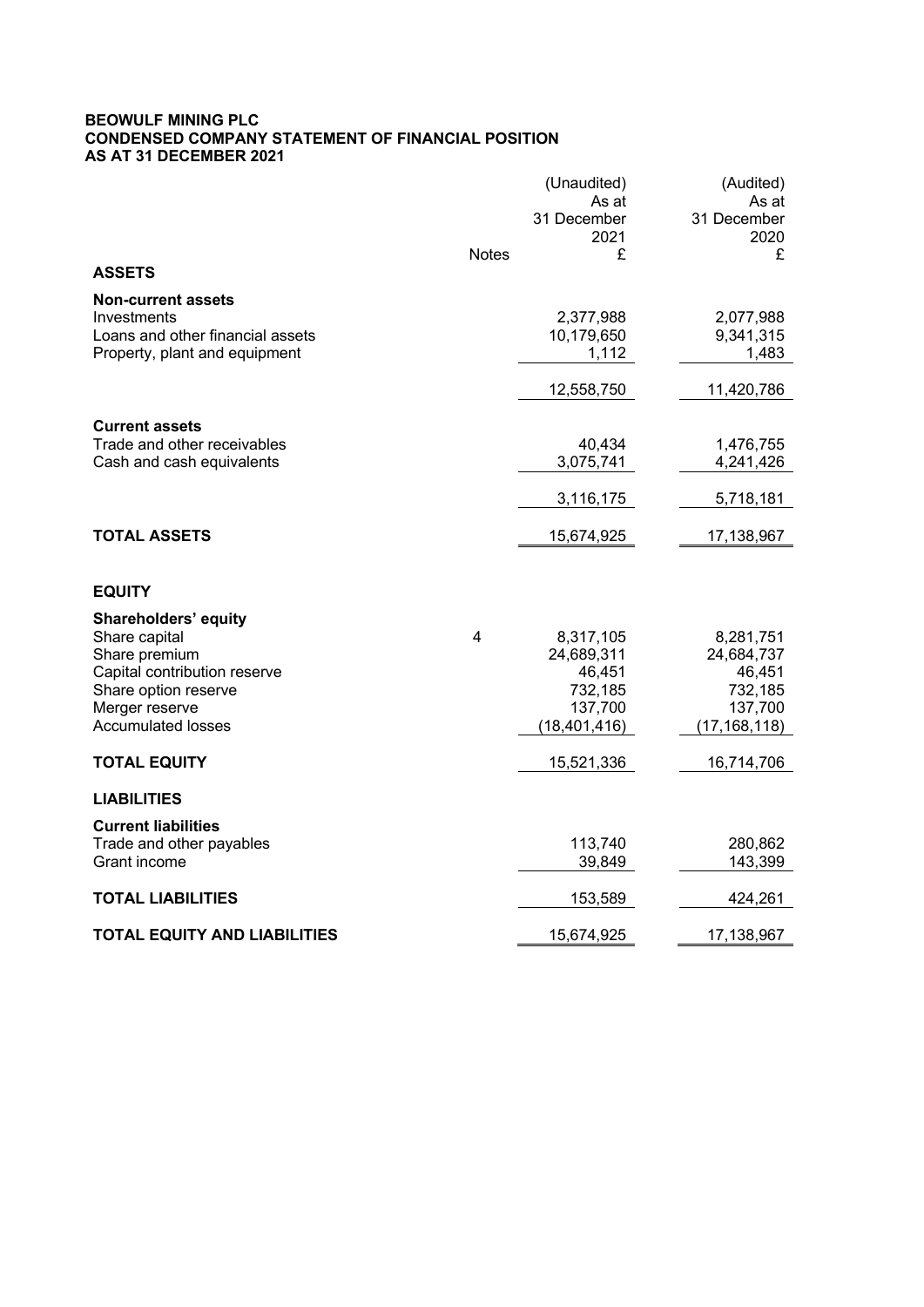## **BEOWULF MINING PLC CONSOLIDATED STATEMENT OF CHANGES IN EQUITY FOR THE TWELVE MONTHS TO 31 DECEMBER 2021**

|                                                                                          | Share<br>capital         | Share<br>premium | Capital<br>contribution<br>reserve | Share-based<br>payment reserve | Merger<br>reserve        | Translation<br>reserve   | Accumulated<br>losses | Total                     | Non-<br>controlling<br>interest | Total equity              |
|------------------------------------------------------------------------------------------|--------------------------|------------------|------------------------------------|--------------------------------|--------------------------|--------------------------|-----------------------|---------------------------|---------------------------------|---------------------------|
|                                                                                          | £                        | £                | £                                  | £                              | £                        | £                        | £                     | £                         |                                 | £                         |
| At 1 January 2020                                                                        | 6,022,446                | 20,824,009       | 46,451                             | 732,185                        | 137,700                  | (1,291,068)              | (15,781,161)          | 10,690,562                | 326,555                         | 11,017,117                |
| Loss for the year<br>Foreign exchange translation                                        |                          |                  |                                    |                                | $\overline{\phantom{a}}$ | 833,796                  | (1, 128, 512)         | (1, 128, 512)<br>833,796  | (166, 179)<br>20,224            | (1,294,691)<br>854,020    |
| Total comprehensive loss                                                                 |                          |                  |                                    |                                | $\sim$                   | 833,796                  | (1, 128, 512)         | (294, 716)                | (145, 955)                      | (440, 671)                |
| Transactions with owners<br>Issue of share capital<br>Costs associated with the issue of | 2,259,305                | 5,165,060        |                                    |                                |                          |                          |                       | 7,424,365                 |                                 | 7,424,365                 |
| new shares<br>Step up interest in subsidiary                                             | $\overline{\phantom{a}}$ | (1,304,332)      |                                    |                                |                          |                          | (173, 512)            | (1,304,332)<br>(173, 512) | 213,513                         | (1,304,332)<br>40,001     |
| At 31 December 2020 (Audited)                                                            | 8,281,751                | 24,684,737       | 46,451                             | 732,185                        | 137,700                  | (457, 272)               | (17,083,185)          | 16,342,367                | 394,113                         | 16,736,480                |
| Loss for the year<br>Foreign exchange translation                                        |                          |                  |                                    |                                |                          | (759, 713)               | (1,351,188)           | (1,351,188)<br>(759, 713) | (134, 423)<br>(34, 655)         | (1,485,611)<br>(794, 368) |
| Total comprehensive loss                                                                 |                          |                  |                                    |                                | $\overline{\phantom{a}}$ | (759, 713)               | (1,351,188)           | (2, 110, 901)             | (169,078)                       | (2,279,979)               |
| Transactions with owners<br>Issue of share capital                                       | 35,354                   | 23,334           |                                    |                                |                          |                          |                       | 56,688                    |                                 | 58,688                    |
| Costs associated with the issue of<br>new shares                                         |                          | (18, 760)        |                                    |                                |                          |                          |                       | (18, 760)                 |                                 | (18, 760)                 |
| Step up interest in subsidiary                                                           |                          |                  |                                    |                                |                          | $\overline{\phantom{a}}$ | (100, 013)            | (100, 013)                | 100,013                         |                           |
| At 31 December 2021 (Unaudited)                                                          | 8,317,105                | 24,689,311       | 46,451                             | 732,185                        | 137,700                  | (1, 216, 985)            | (18, 534, 386)        | 14,171,381                | 325,048                         | 14,496,429                |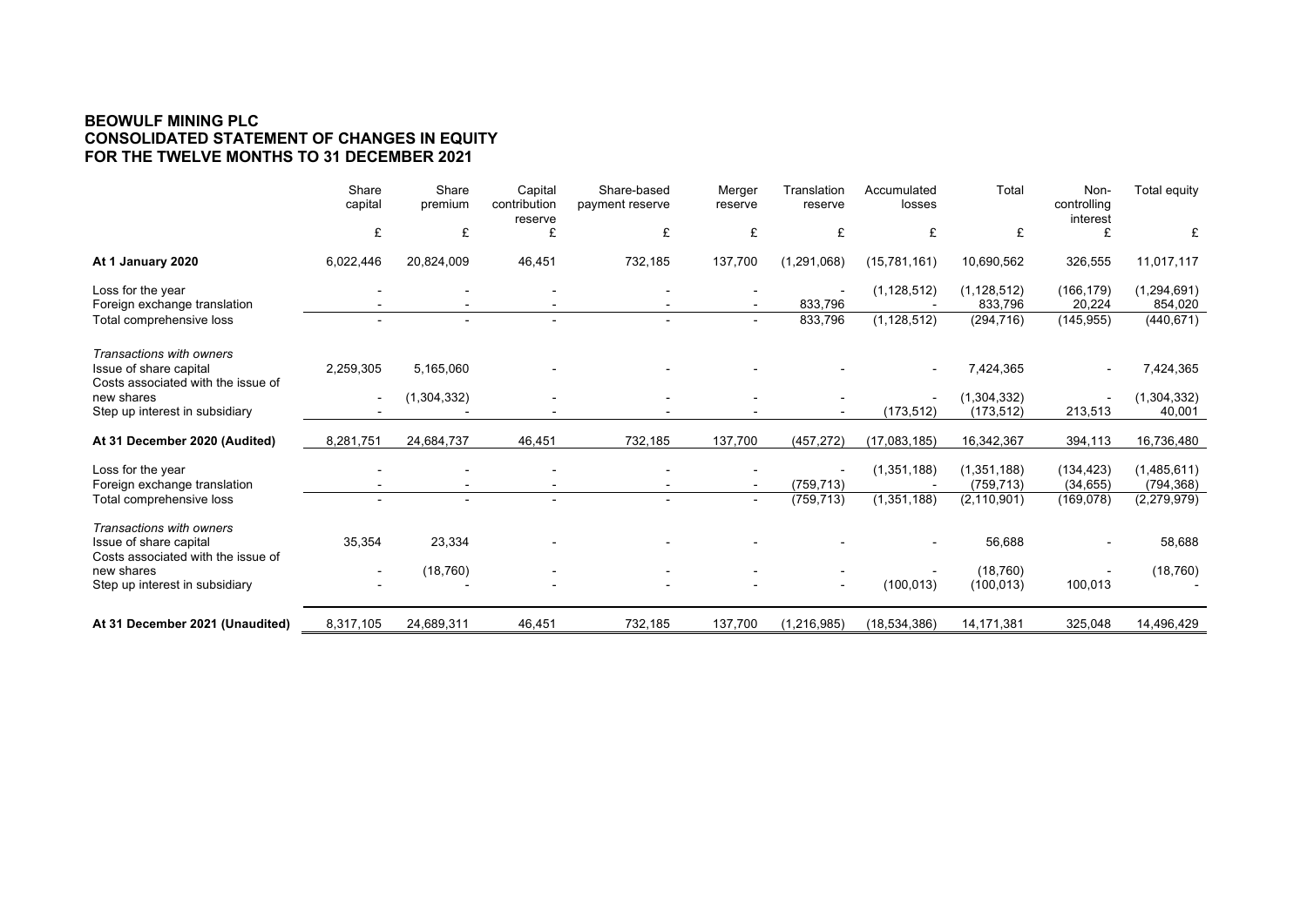#### **BEOWULF MINING PLC CONDENSED COMPANY STATEMENT OF CHANGES IN EQUITY FOR THE TWELVE MONTHS TO 31 DECEMBER 2021**

|                                                                  | Share capital            | Share premium            | Merger reserve | Capital contribution<br>reserve | Share-based<br>payment reserve | Accumulated<br>losses | Total         |
|------------------------------------------------------------------|--------------------------|--------------------------|----------------|---------------------------------|--------------------------------|-----------------------|---------------|
|                                                                  | £                        | £                        | £              |                                 |                                |                       | £             |
| At 1 January 2020                                                | 6,022,446                | 20,824,009               | 137,700        | 46,451                          | 732,185                        | (16, 298, 859)        | 11,463,932    |
| Loss for the year                                                | $\overline{\phantom{a}}$ |                          | ۰              | $\overline{\phantom{a}}$        | $\overline{\phantom{a}}$       | (869, 259)            | (869, 259)    |
| Total comprehensive loss                                         | $\overline{\phantom{0}}$ |                          |                |                                 | $\overline{\phantom{0}}$       | (869, 259)            | (869, 259)    |
| Transactions with owners                                         |                          |                          |                |                                 |                                |                       |               |
| Issue of share capital                                           | 2,259,305                | 5,165,060                |                |                                 |                                |                       | 7,424,365     |
| Costs associated with the issue of new<br>shares                 | $\overline{\phantom{a}}$ | (1, 304, 331)            |                |                                 | $\overline{\phantom{a}}$       |                       | (1,304,332)   |
| At 31 December 2020 (Audited)                                    | 8,281,751                | 24,684,737               | 137,700        | 46,451                          | 732,185                        | (17, 168, 118)        | 16,714,706    |
| Loss for the year                                                | $\overline{\phantom{a}}$ | $\overline{\phantom{0}}$ |                | $\overline{\phantom{0}}$        | $\overline{\phantom{0}}$       | (1, 233, 298)         | (1, 233, 298) |
| Total comprehensive loss                                         | $\overline{\phantom{a}}$ | $\overline{\phantom{a}}$ | ٠              | $\overline{\phantom{a}}$        | ۰                              | (1, 233, 298)         | (1, 233, 298) |
| Transactions with owners                                         |                          |                          |                |                                 |                                |                       |               |
| Issue of share capital<br>Costs associated with the issue of new | 35,354                   | 23,334                   |                |                                 |                                |                       | 58,688        |
| shares                                                           | $\overline{\phantom{a}}$ | (18, 760)                |                |                                 |                                |                       | (18, 760)     |
| At 31 December 2021 (Unaudited)                                  | 8,317,105                | 24,689,311               | 137,700        | 46,451                          | 732,185                        | (18, 401, 416)        | 15,521,336    |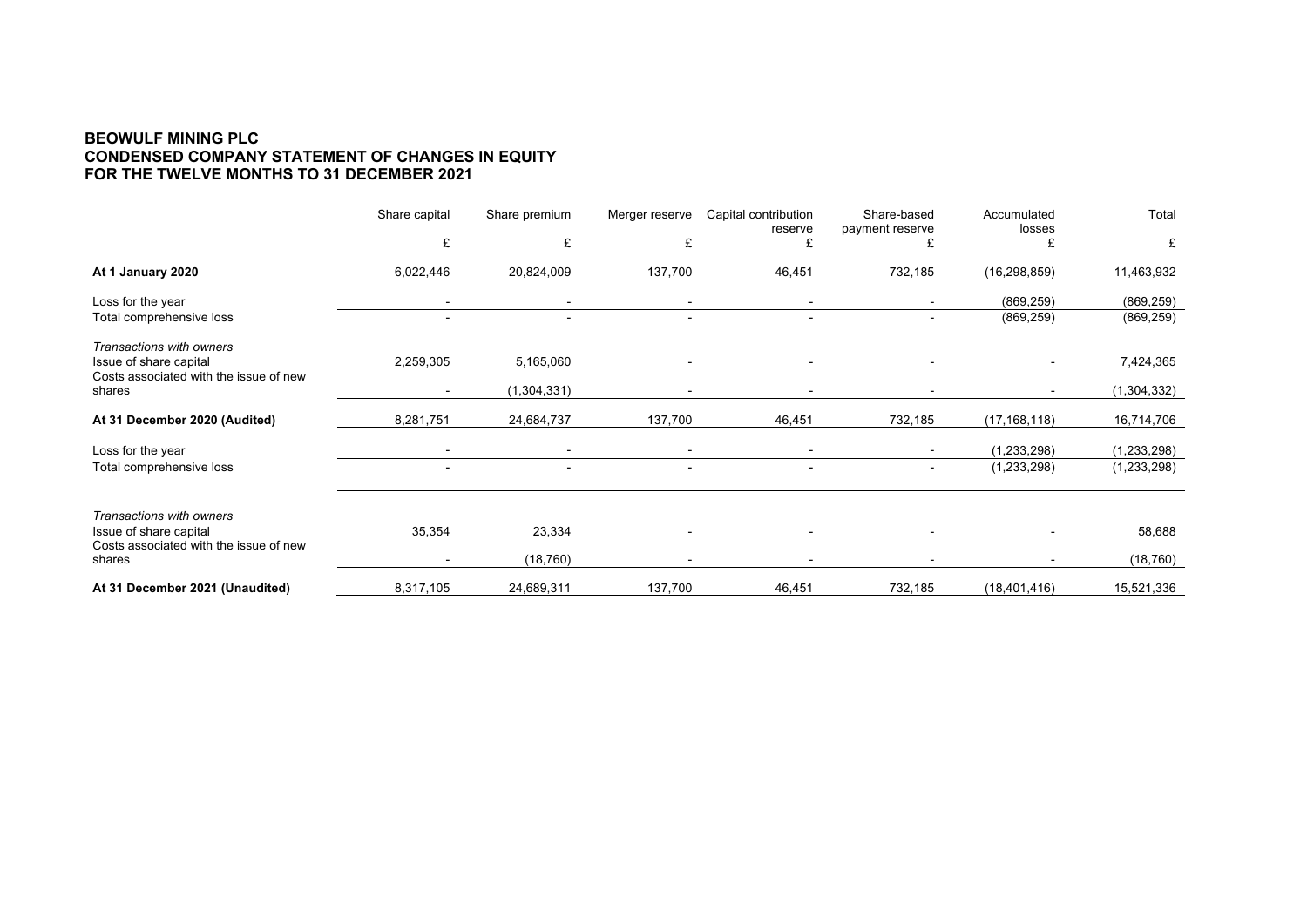#### **BEOWULF MINING PLC CONDENSED CONSOLIDATED CASH FLOW STATEMENT AS AT 31 DECEMBER 2021**

|                                                                       | (Unaudited)   | (Audited)           |
|-----------------------------------------------------------------------|---------------|---------------------|
|                                                                       | 31 December   | 31 December         |
|                                                                       | 2021          | 2020                |
|                                                                       | £             | £                   |
| <b>Cash flows from operating activities</b><br>Loss before income tax | (1,485,611)   | (1, 294, 691)       |
|                                                                       | 36,790        | 35,608              |
| Depreciation charges                                                  | 23,334        |                     |
| Equity-settled share-based transactions                               | 48,966        | 98,799              |
| Impairment of exploration costs                                       |               |                     |
| Finance income                                                        | (71)<br>256   | (594)<br>203,576    |
| Finance expense                                                       | (66, 589)     |                     |
| Grant income                                                          | (17, 414)     | (12, 637)           |
| Gain on sale of fixed asset                                           |               | 2,806               |
| Shares in lieu                                                        |               |                     |
| Amortisation                                                          | 5,630         | 5,777               |
| Unrealised foreign exchange losses/(gains)                            | 292,452       | (12, 590)           |
|                                                                       | (1, 162, 257) | (973, 946)          |
| Increase in trade and other receivables                               | (14,050)      | (2,203)             |
| (Decrease)/increase in trade and other payables                       | (173, 479)    | 97,623              |
|                                                                       |               |                     |
| Net cash used in operating activities                                 | (1, 349, 786) | (878, 526)          |
| <b>Cash flows from investing activities</b>                           |               |                     |
| Purchase of intangible assets                                         | (735, 847)    | (622, 501)          |
| Purchase of property, plant and equipment                             |               |                     |
| Investment in minority interest                                       | (86, 219)     | (89, 436)<br>40,000 |
| Proceeds from sale of fixed assets                                    | 24,806        |                     |
| Interest received                                                     | 71            | 594                 |
| Grant receipt                                                         |               |                     |
|                                                                       | 24,031        | 25,796              |
| Net cash used in investing activities                                 | (773, 158)    | (645, 547)          |
| <b>Cash flows from financing activities</b>                           |               |                     |
| Proceeds from issue of shares in prior year                           | 1,392,081     |                     |
| Proceeds from issue of shares                                         | 35,354        | 4,941,065           |
| Payment of share issue costs                                          | (18, 760)     | (1, 113, 348)       |
| Lease principal paid                                                  | (5, 594)      | (5,840)             |
| Lease interest paid                                                   | (256)         | (255)               |
| Interest paid                                                         |               | (93, 935)           |
| Proceeds from borrowings                                              |               | 932,309             |
|                                                                       |               |                     |
| Net cash from financing activities                                    | 1,402,825     | 4,659,996           |
| (Decrease)/increase in cash and cash equivalents                      | (720, 119)    | 3,135,923           |
| Cash and cash equivalents at beginning of year                        | 4,329,414     | 1,124,062           |
| Effect of foreign exchange rate changes                               | (273, 162)    | 69,429              |
| Cash and cash equivalents at end of year                              | 3,336,134     | 4,329,414           |
|                                                                       |               |                     |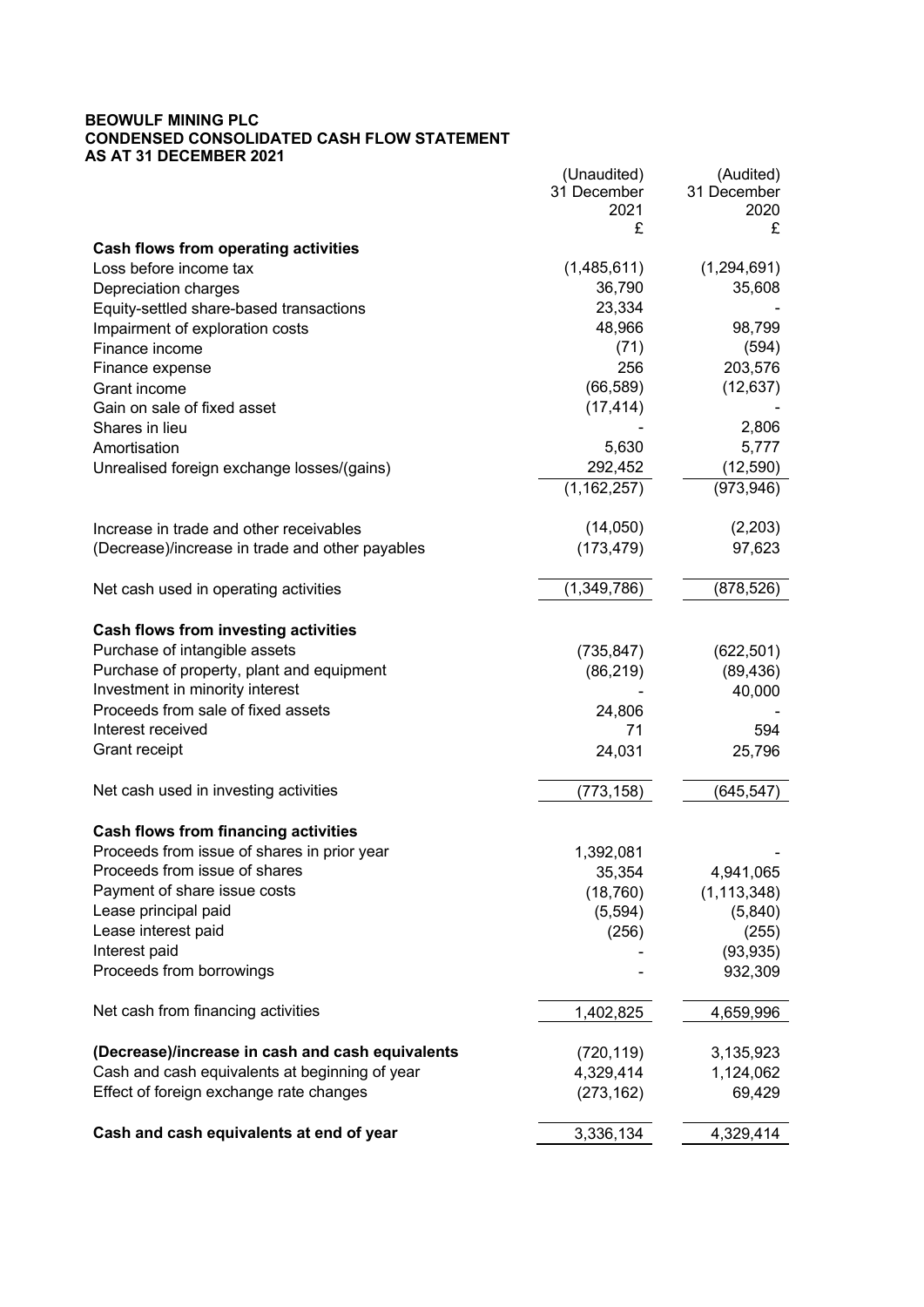## **BEOWULF MINING PLC CONDENSED COMPANY CASH FLOW STATEMENT AS AT 31 DECEMBER 2021**

| 31 December<br>31 December<br>2021<br>2020<br>£<br>£<br><b>Cash flows from operating activities</b><br>Loss before income tax<br>(1, 233, 298)<br>(869, 259)<br><b>Expected credit loss</b><br>187,340<br>72,069<br>Equity-settled share-based transactions<br>23,334<br>Depreciation<br>371<br>Shares in lieu<br>2,806<br>Finance income<br>(594)<br>(71)<br>Finance costs<br>203,321<br>Unrealised foreign exchange losses/(gains)<br>293,304<br>(16, 865)<br>(729, 020)<br>(608, 522)<br>Decrease/(increase) in trade and other receivables<br>43,490<br>(61, 415)<br>Decrease in trade and other payables<br>(166, 371)<br>(524)<br>Net cash used in operating activities<br>(851, 901)<br>(670, 461)<br><b>Cash flows from investing activities</b><br>Loans to subsidiaries<br>(1, 122, 845)<br>(448, 151)<br>Interest received<br>594<br>71<br>Financing of subsidiary<br>(300,000)<br>(380,000)<br>Grant receipt<br>25,796<br>Purchase of property, plant and equipment<br>(1, 483)<br>Net cash used in investing activities<br>(1, 422, 774)<br>(803, 244)<br><b>Cash flows from financing activities</b><br>Proceeds from issue of shares in prior year<br>1,392,081<br>Proceeds from issue of shares<br>35,354<br>4,941,065<br>Payment of share issue costs<br>(18, 760)<br>(1, 113, 348)<br>Proceeds from borrowings<br>932,309<br>Interest paid<br>(93, 935)<br>Net cash from financing activities<br>1,408,675<br>4,666,091<br>(Decrease)/increase in cash and cash equivalents<br>(866,000)<br>3,192,386<br>Cash and cash equivalents at beginning of year<br>4,421,426<br>978,514<br>Effect of foreign exchange rate changes<br>(299, 685)<br>70,526 | (Unaudited) | (Audited) |
|----------------------------------------------------------------------------------------------------------------------------------------------------------------------------------------------------------------------------------------------------------------------------------------------------------------------------------------------------------------------------------------------------------------------------------------------------------------------------------------------------------------------------------------------------------------------------------------------------------------------------------------------------------------------------------------------------------------------------------------------------------------------------------------------------------------------------------------------------------------------------------------------------------------------------------------------------------------------------------------------------------------------------------------------------------------------------------------------------------------------------------------------------------------------------------------------------------------------------------------------------------------------------------------------------------------------------------------------------------------------------------------------------------------------------------------------------------------------------------------------------------------------------------------------------------------------------------------------------------------------------------------------------------------------|-------------|-----------|
|                                                                                                                                                                                                                                                                                                                                                                                                                                                                                                                                                                                                                                                                                                                                                                                                                                                                                                                                                                                                                                                                                                                                                                                                                                                                                                                                                                                                                                                                                                                                                                                                                                                                      |             |           |
|                                                                                                                                                                                                                                                                                                                                                                                                                                                                                                                                                                                                                                                                                                                                                                                                                                                                                                                                                                                                                                                                                                                                                                                                                                                                                                                                                                                                                                                                                                                                                                                                                                                                      |             |           |
|                                                                                                                                                                                                                                                                                                                                                                                                                                                                                                                                                                                                                                                                                                                                                                                                                                                                                                                                                                                                                                                                                                                                                                                                                                                                                                                                                                                                                                                                                                                                                                                                                                                                      |             |           |
|                                                                                                                                                                                                                                                                                                                                                                                                                                                                                                                                                                                                                                                                                                                                                                                                                                                                                                                                                                                                                                                                                                                                                                                                                                                                                                                                                                                                                                                                                                                                                                                                                                                                      |             |           |
|                                                                                                                                                                                                                                                                                                                                                                                                                                                                                                                                                                                                                                                                                                                                                                                                                                                                                                                                                                                                                                                                                                                                                                                                                                                                                                                                                                                                                                                                                                                                                                                                                                                                      |             |           |
|                                                                                                                                                                                                                                                                                                                                                                                                                                                                                                                                                                                                                                                                                                                                                                                                                                                                                                                                                                                                                                                                                                                                                                                                                                                                                                                                                                                                                                                                                                                                                                                                                                                                      |             |           |
|                                                                                                                                                                                                                                                                                                                                                                                                                                                                                                                                                                                                                                                                                                                                                                                                                                                                                                                                                                                                                                                                                                                                                                                                                                                                                                                                                                                                                                                                                                                                                                                                                                                                      |             |           |
|                                                                                                                                                                                                                                                                                                                                                                                                                                                                                                                                                                                                                                                                                                                                                                                                                                                                                                                                                                                                                                                                                                                                                                                                                                                                                                                                                                                                                                                                                                                                                                                                                                                                      |             |           |
|                                                                                                                                                                                                                                                                                                                                                                                                                                                                                                                                                                                                                                                                                                                                                                                                                                                                                                                                                                                                                                                                                                                                                                                                                                                                                                                                                                                                                                                                                                                                                                                                                                                                      |             |           |
|                                                                                                                                                                                                                                                                                                                                                                                                                                                                                                                                                                                                                                                                                                                                                                                                                                                                                                                                                                                                                                                                                                                                                                                                                                                                                                                                                                                                                                                                                                                                                                                                                                                                      |             |           |
|                                                                                                                                                                                                                                                                                                                                                                                                                                                                                                                                                                                                                                                                                                                                                                                                                                                                                                                                                                                                                                                                                                                                                                                                                                                                                                                                                                                                                                                                                                                                                                                                                                                                      |             |           |
|                                                                                                                                                                                                                                                                                                                                                                                                                                                                                                                                                                                                                                                                                                                                                                                                                                                                                                                                                                                                                                                                                                                                                                                                                                                                                                                                                                                                                                                                                                                                                                                                                                                                      |             |           |
|                                                                                                                                                                                                                                                                                                                                                                                                                                                                                                                                                                                                                                                                                                                                                                                                                                                                                                                                                                                                                                                                                                                                                                                                                                                                                                                                                                                                                                                                                                                                                                                                                                                                      |             |           |
|                                                                                                                                                                                                                                                                                                                                                                                                                                                                                                                                                                                                                                                                                                                                                                                                                                                                                                                                                                                                                                                                                                                                                                                                                                                                                                                                                                                                                                                                                                                                                                                                                                                                      |             |           |
|                                                                                                                                                                                                                                                                                                                                                                                                                                                                                                                                                                                                                                                                                                                                                                                                                                                                                                                                                                                                                                                                                                                                                                                                                                                                                                                                                                                                                                                                                                                                                                                                                                                                      |             |           |
|                                                                                                                                                                                                                                                                                                                                                                                                                                                                                                                                                                                                                                                                                                                                                                                                                                                                                                                                                                                                                                                                                                                                                                                                                                                                                                                                                                                                                                                                                                                                                                                                                                                                      |             |           |
|                                                                                                                                                                                                                                                                                                                                                                                                                                                                                                                                                                                                                                                                                                                                                                                                                                                                                                                                                                                                                                                                                                                                                                                                                                                                                                                                                                                                                                                                                                                                                                                                                                                                      |             |           |
|                                                                                                                                                                                                                                                                                                                                                                                                                                                                                                                                                                                                                                                                                                                                                                                                                                                                                                                                                                                                                                                                                                                                                                                                                                                                                                                                                                                                                                                                                                                                                                                                                                                                      |             |           |
|                                                                                                                                                                                                                                                                                                                                                                                                                                                                                                                                                                                                                                                                                                                                                                                                                                                                                                                                                                                                                                                                                                                                                                                                                                                                                                                                                                                                                                                                                                                                                                                                                                                                      |             |           |
|                                                                                                                                                                                                                                                                                                                                                                                                                                                                                                                                                                                                                                                                                                                                                                                                                                                                                                                                                                                                                                                                                                                                                                                                                                                                                                                                                                                                                                                                                                                                                                                                                                                                      |             |           |
|                                                                                                                                                                                                                                                                                                                                                                                                                                                                                                                                                                                                                                                                                                                                                                                                                                                                                                                                                                                                                                                                                                                                                                                                                                                                                                                                                                                                                                                                                                                                                                                                                                                                      |             |           |
|                                                                                                                                                                                                                                                                                                                                                                                                                                                                                                                                                                                                                                                                                                                                                                                                                                                                                                                                                                                                                                                                                                                                                                                                                                                                                                                                                                                                                                                                                                                                                                                                                                                                      |             |           |
|                                                                                                                                                                                                                                                                                                                                                                                                                                                                                                                                                                                                                                                                                                                                                                                                                                                                                                                                                                                                                                                                                                                                                                                                                                                                                                                                                                                                                                                                                                                                                                                                                                                                      |             |           |
|                                                                                                                                                                                                                                                                                                                                                                                                                                                                                                                                                                                                                                                                                                                                                                                                                                                                                                                                                                                                                                                                                                                                                                                                                                                                                                                                                                                                                                                                                                                                                                                                                                                                      |             |           |
|                                                                                                                                                                                                                                                                                                                                                                                                                                                                                                                                                                                                                                                                                                                                                                                                                                                                                                                                                                                                                                                                                                                                                                                                                                                                                                                                                                                                                                                                                                                                                                                                                                                                      |             |           |
|                                                                                                                                                                                                                                                                                                                                                                                                                                                                                                                                                                                                                                                                                                                                                                                                                                                                                                                                                                                                                                                                                                                                                                                                                                                                                                                                                                                                                                                                                                                                                                                                                                                                      |             |           |
|                                                                                                                                                                                                                                                                                                                                                                                                                                                                                                                                                                                                                                                                                                                                                                                                                                                                                                                                                                                                                                                                                                                                                                                                                                                                                                                                                                                                                                                                                                                                                                                                                                                                      |             |           |
|                                                                                                                                                                                                                                                                                                                                                                                                                                                                                                                                                                                                                                                                                                                                                                                                                                                                                                                                                                                                                                                                                                                                                                                                                                                                                                                                                                                                                                                                                                                                                                                                                                                                      |             |           |
|                                                                                                                                                                                                                                                                                                                                                                                                                                                                                                                                                                                                                                                                                                                                                                                                                                                                                                                                                                                                                                                                                                                                                                                                                                                                                                                                                                                                                                                                                                                                                                                                                                                                      |             |           |
|                                                                                                                                                                                                                                                                                                                                                                                                                                                                                                                                                                                                                                                                                                                                                                                                                                                                                                                                                                                                                                                                                                                                                                                                                                                                                                                                                                                                                                                                                                                                                                                                                                                                      |             |           |
|                                                                                                                                                                                                                                                                                                                                                                                                                                                                                                                                                                                                                                                                                                                                                                                                                                                                                                                                                                                                                                                                                                                                                                                                                                                                                                                                                                                                                                                                                                                                                                                                                                                                      |             |           |
|                                                                                                                                                                                                                                                                                                                                                                                                                                                                                                                                                                                                                                                                                                                                                                                                                                                                                                                                                                                                                                                                                                                                                                                                                                                                                                                                                                                                                                                                                                                                                                                                                                                                      |             |           |
|                                                                                                                                                                                                                                                                                                                                                                                                                                                                                                                                                                                                                                                                                                                                                                                                                                                                                                                                                                                                                                                                                                                                                                                                                                                                                                                                                                                                                                                                                                                                                                                                                                                                      |             |           |
|                                                                                                                                                                                                                                                                                                                                                                                                                                                                                                                                                                                                                                                                                                                                                                                                                                                                                                                                                                                                                                                                                                                                                                                                                                                                                                                                                                                                                                                                                                                                                                                                                                                                      |             |           |
|                                                                                                                                                                                                                                                                                                                                                                                                                                                                                                                                                                                                                                                                                                                                                                                                                                                                                                                                                                                                                                                                                                                                                                                                                                                                                                                                                                                                                                                                                                                                                                                                                                                                      |             |           |
|                                                                                                                                                                                                                                                                                                                                                                                                                                                                                                                                                                                                                                                                                                                                                                                                                                                                                                                                                                                                                                                                                                                                                                                                                                                                                                                                                                                                                                                                                                                                                                                                                                                                      |             |           |
|                                                                                                                                                                                                                                                                                                                                                                                                                                                                                                                                                                                                                                                                                                                                                                                                                                                                                                                                                                                                                                                                                                                                                                                                                                                                                                                                                                                                                                                                                                                                                                                                                                                                      |             |           |
|                                                                                                                                                                                                                                                                                                                                                                                                                                                                                                                                                                                                                                                                                                                                                                                                                                                                                                                                                                                                                                                                                                                                                                                                                                                                                                                                                                                                                                                                                                                                                                                                                                                                      |             |           |
|                                                                                                                                                                                                                                                                                                                                                                                                                                                                                                                                                                                                                                                                                                                                                                                                                                                                                                                                                                                                                                                                                                                                                                                                                                                                                                                                                                                                                                                                                                                                                                                                                                                                      |             |           |
|                                                                                                                                                                                                                                                                                                                                                                                                                                                                                                                                                                                                                                                                                                                                                                                                                                                                                                                                                                                                                                                                                                                                                                                                                                                                                                                                                                                                                                                                                                                                                                                                                                                                      |             |           |
|                                                                                                                                                                                                                                                                                                                                                                                                                                                                                                                                                                                                                                                                                                                                                                                                                                                                                                                                                                                                                                                                                                                                                                                                                                                                                                                                                                                                                                                                                                                                                                                                                                                                      |             |           |
|                                                                                                                                                                                                                                                                                                                                                                                                                                                                                                                                                                                                                                                                                                                                                                                                                                                                                                                                                                                                                                                                                                                                                                                                                                                                                                                                                                                                                                                                                                                                                                                                                                                                      |             |           |
|                                                                                                                                                                                                                                                                                                                                                                                                                                                                                                                                                                                                                                                                                                                                                                                                                                                                                                                                                                                                                                                                                                                                                                                                                                                                                                                                                                                                                                                                                                                                                                                                                                                                      |             |           |
| Cash and cash equivalents at end of year<br>3,075,741<br>4,241,426                                                                                                                                                                                                                                                                                                                                                                                                                                                                                                                                                                                                                                                                                                                                                                                                                                                                                                                                                                                                                                                                                                                                                                                                                                                                                                                                                                                                                                                                                                                                                                                                   |             |           |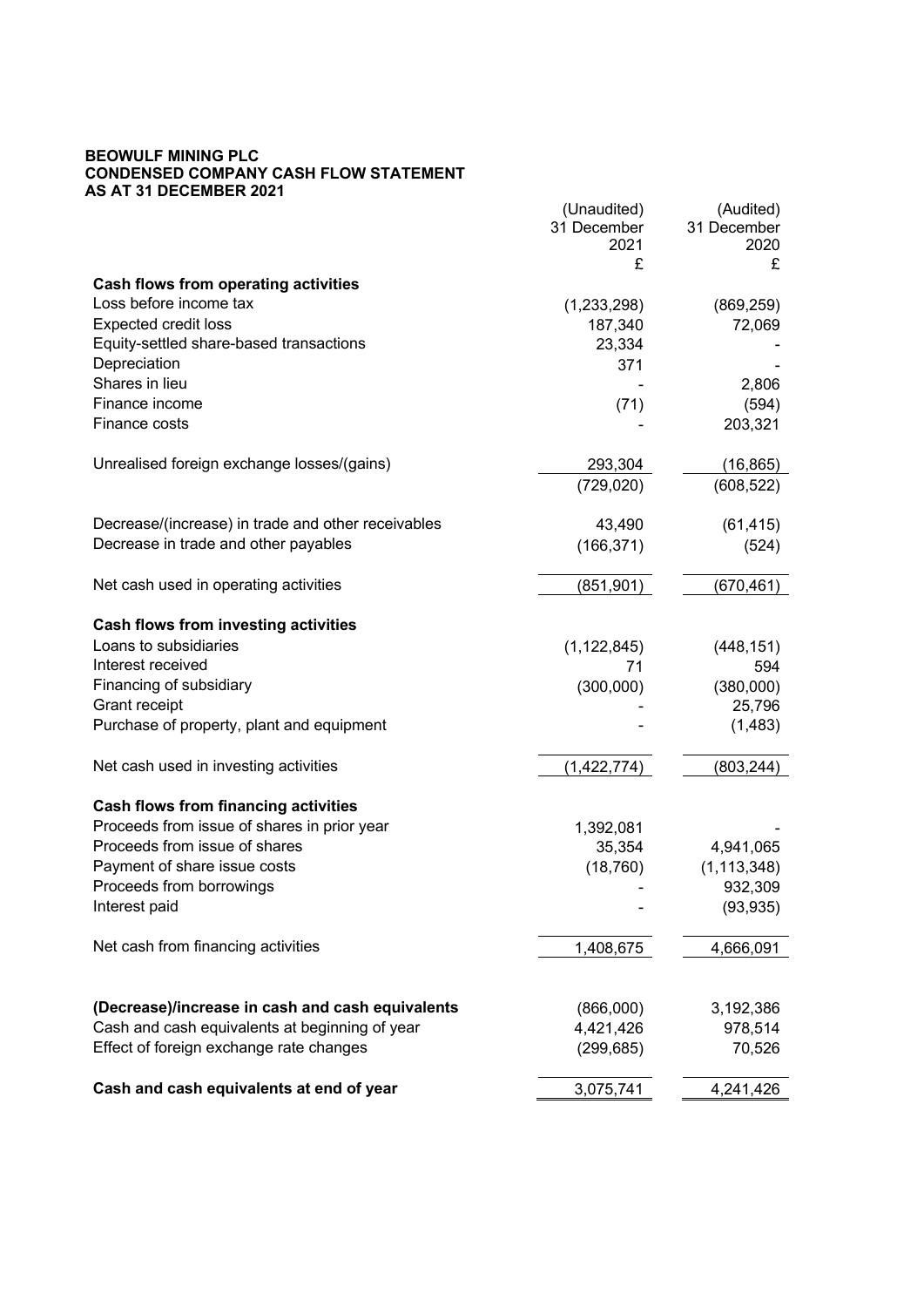## **NOTES TO THE UNAUDITED CONDENSED CONSOLIDATED INTERIM FOR THE TWELVE MONTHS TO 31 DECEMBER 2021**

## **1**. **Nature of Operations**

Beowulf Mining plc (the "Company") is domiciled in England and Wales. The Company's registered office is 201 Temple Chambers, 3-7 Temple Avenue, London, EC4Y 0DT. This consolidated financial information comprises that of the Company and its subsidiaries (collectively the 'Group' and individually 'Group companies'). The Group is engaged in the acquisition, exploration and evaluation of natural resources assets and has not yet generated revenues.

## **2. Basis of preparation**

The condensed consolidated financial information has been prepared on the basis of the recognition and measurement requirements of international accounting standards in conformity with the requirements of the Companies Act 2006. The accounting policies, methods of computation and presentation used in the preparation of the interim financial information are the same as those used in the Group's audited financial statements for the year ended 31 December 2020 except as noted below.

The financial information in this statement does not constitute full statutory accounts within the meaning of Section 434 of the UK Companies Act 2006. The financial information for the twelve months ended 31 December 2020 is audited. The audit of the financial information for the year ended 31 December 2020 has been completed. The auditor's report on the statutory financial statements for the year ended 31 December 2020 was unqualified and did not contain any statement under sections 498 (2) or (3) of the Companies Act 2006.

The financial statements are presented in GB Pounds Sterling. They are prepared on the historical cost basis or the fair value basis where the fair valuing of relevant assets and liabilities has been applied.

Management have prepared cash flow forecasts confident that they are taking all necessary steps to ensure that the Group has the required cash to pursue it strategic objectives, an assertion supported by the significant cash available at the period end. They have therefore concluded that it is appropriate to prepare the financial statements on a going concern basis.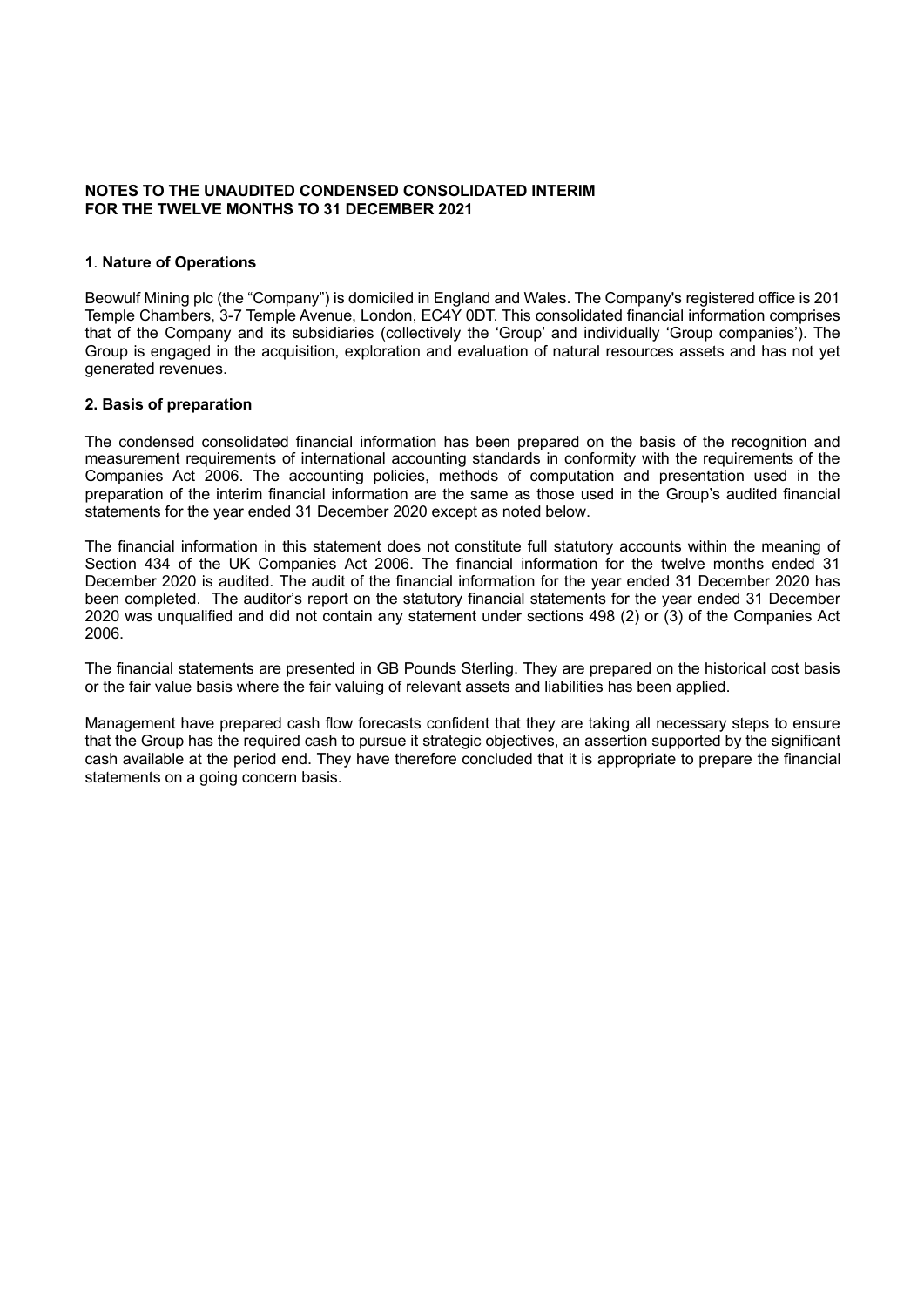# **3**. **Group and Company loss per share**

|                                          | (Unaudited) | (Unaudited) | (Unaudited) | (Audited)     |
|------------------------------------------|-------------|-------------|-------------|---------------|
|                                          | 3 months    | 3 months    | 12 months   | 12 months     |
|                                          | ended       | ended       | ended       | ended         |
|                                          | 31 December | 31 December | 31 December | 31 December   |
| <b>Group</b>                             | 2021        | 2020        | 2021        | 2020          |
| Loss for the period/year attributable to |             |             |             |               |
| shareholders of the Company (£'s)        | (296, 703)  | (505, 448)  | (1,351,188) | (1, 128, 512) |
| Weighted average number of ordinary      |             |             |             |               |
| shares                                   | 831,710,636 | 624,589,452 | 829,879,971 | 607,815,562   |
| Diluted weighted average number of       |             |             |             |               |
| ordinary shares                          | 831,710,636 | 624,589,452 | 829,879,971 | 607,815,562   |
| Loss per share (p)                       | (0.04)      | (0.08)      | (0.16)      | (0.19)        |
|                                          |             |             |             |               |
| <b>Parent</b>                            |             |             |             |               |
| Loss for the period/year attributable to |             |             |             |               |
| shareholders of the Company (£'s)        | (210, 264)  | (355,050)   | (1,233,298) | (869, 259)    |
| Weighted average number of ordinary      |             |             |             |               |
| shares                                   | 831,438,681 | 602,244,672 | 829,879,971 | 607,815,562   |
| Diluted weighted average number of       |             |             |             |               |
| ordinary shares                          | 831,438,681 | 602,244,672 | 829,879,971 | 607,815,562   |
| Loss per share (p)                       | (0.03)      | (0.06)      | (0.15)      | (0.14)        |

## **4. Share Capital**

|                                 | (Unaudited)      | (Audited)   |
|---------------------------------|------------------|-------------|
|                                 |                  | 31 December |
|                                 | 31 December 2021 | 2020        |
|                                 |                  |             |
| Allotted, issued and fully paid |                  |             |
| Ordinary shares of 1p each      | 8,317,105        | 8,281,751   |

The number of shares in issue was as follows:

|                                    | of shares   |
|------------------------------------|-------------|
| <b>Balance at 1 January 2020</b>   | 602.244.672 |
| Issued during the year             | 225.930.552 |
| <b>Balance at 31 December 2020</b> | 828.175.224 |
| Issued during the year             | 3.535.412   |
| <b>Balance at 31 December 2021</b> | 831.710.636 |

Number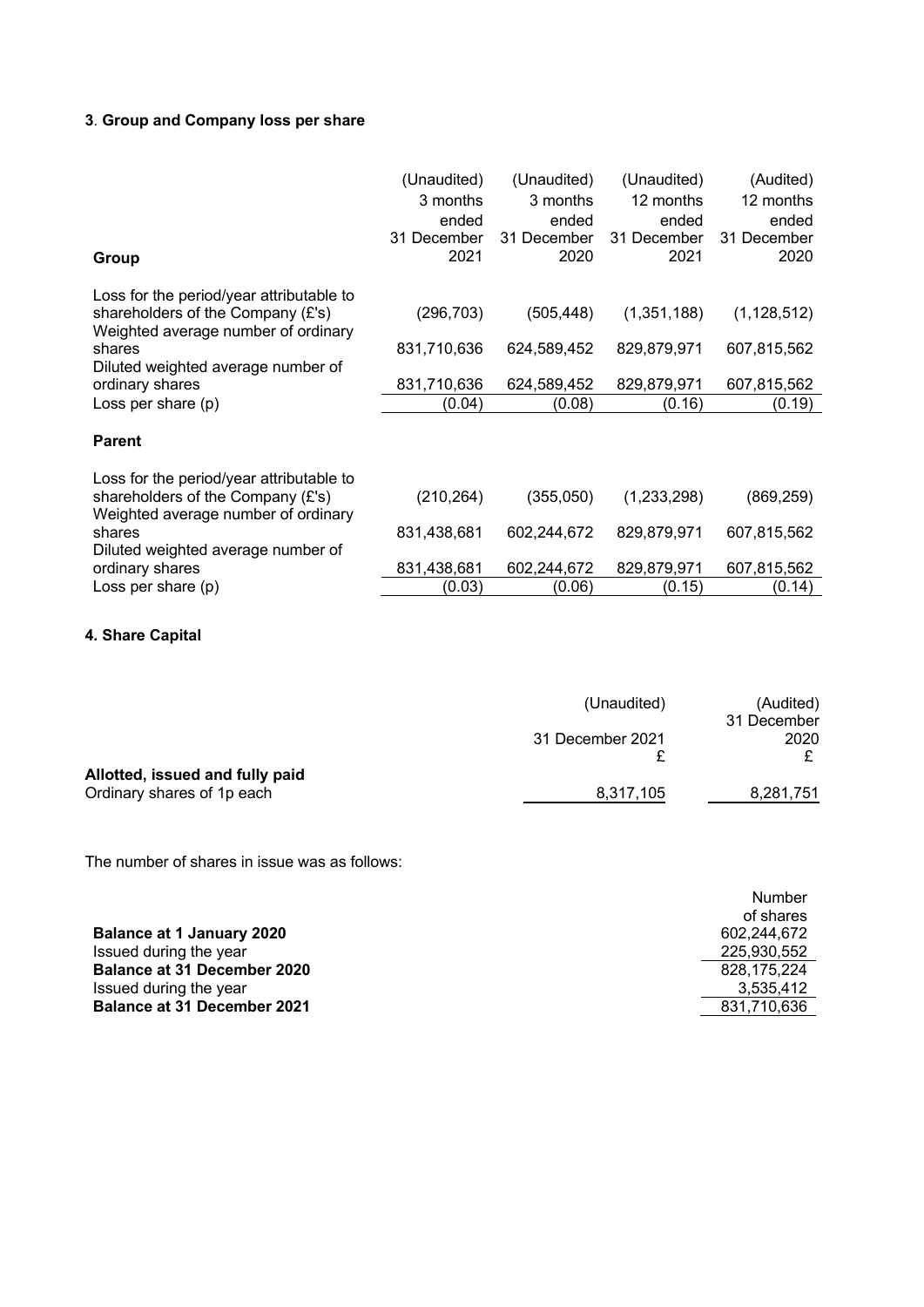## **5**. **Intangible Assets: Group**

| <b>Exploration costs</b>                       | As at<br>31 December<br>2021<br>(Unaudited)<br>£ | As at<br>31 December<br>2020<br>(Audited) |
|------------------------------------------------|--------------------------------------------------|-------------------------------------------|
| Cost<br>At 1 January<br>Additions for the year | 11,371,148<br>682,367                            | 10,011,256<br>612,062                     |
| Foreign exchange movements<br>Impairment       | (817, 859)                                       | 847,397<br>(98, 799)                      |
|                                                | 11,235,656                                       | 11,371,916                                |

The net book value of exploration costs is comprised of expenditure on the following projects:

|                |         | As at       | As at       |
|----------------|---------|-------------|-------------|
|                |         | 31 December | 31 December |
|                |         | 2021        | 2020        |
|                |         | (Unaudited) | (Audited)   |
|                |         | £           | £           |
| <b>Project</b> | Country |             |             |
| Kallak         | Sweden  | 7,210,382   | 7,533,388   |
| Åtvidaberg     | Sweden  | 363,131     | 393,303     |
| Ågåsjiegge     | Sweden  | 6.482       |             |
| Pitkäjärvi     | Finland | 1,457,824   | 1,333,114   |
| Rääpysjärvi    | Finland | 73,859      | 47,053      |
| Karhunmäki     | Finland | 51,622      | 41,017      |
| Merivaara      | Finland | 36,096      | 36,965      |
| Mitrovica      | Kosovo  | 1,376,598   | 1,387,030   |
| Viti           | Kosovo  | 659,662     | 600,046     |
|                |         | 11,235,656  | 11,371,916  |

Total Group exploration costs of £11,235,656 are currently carried at cost in the financial statements. The impairment charge arising from the impairment of the projects was £Nil (31 December 2020: Sala £98,799).

Accounting estimates and judgements are continually evaluated and are based on a number of factors, including expectations of future events that are believed to be reasonable under the circumstances. Management are required to consider whether there are events or changes in circumstances that indicate that the carrying value of this asset may not be recoverable.

The most significant risk currently facing the Group is that it does not receive an Exploitation Concession for Kallak. The Company originally applied for the Exploitation Concession in April 2013 and management continue to engage with the various government bodies and other stakeholders. These activities are summarised above.

Kallak is included in the condensed financial statements as at 31 December 2021 as an intangible exploration licence with a carrying value of £7,210,382. Management have considered the status of the application for the Exploitation Concession and in their judgement, they believe it is appropriate to be optimistic about the chances of being awarded the Exploitation Concession and thus have not impaired the project.